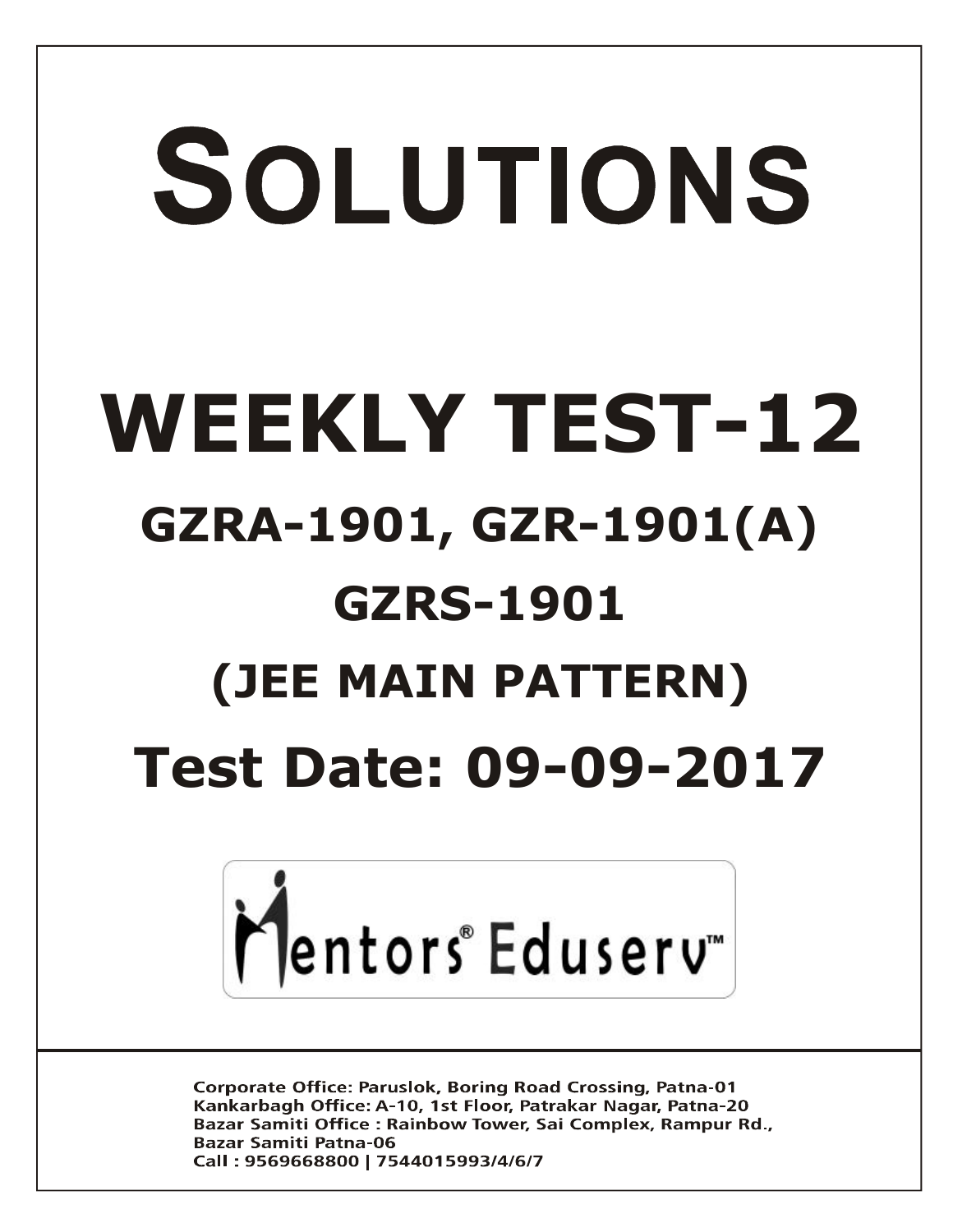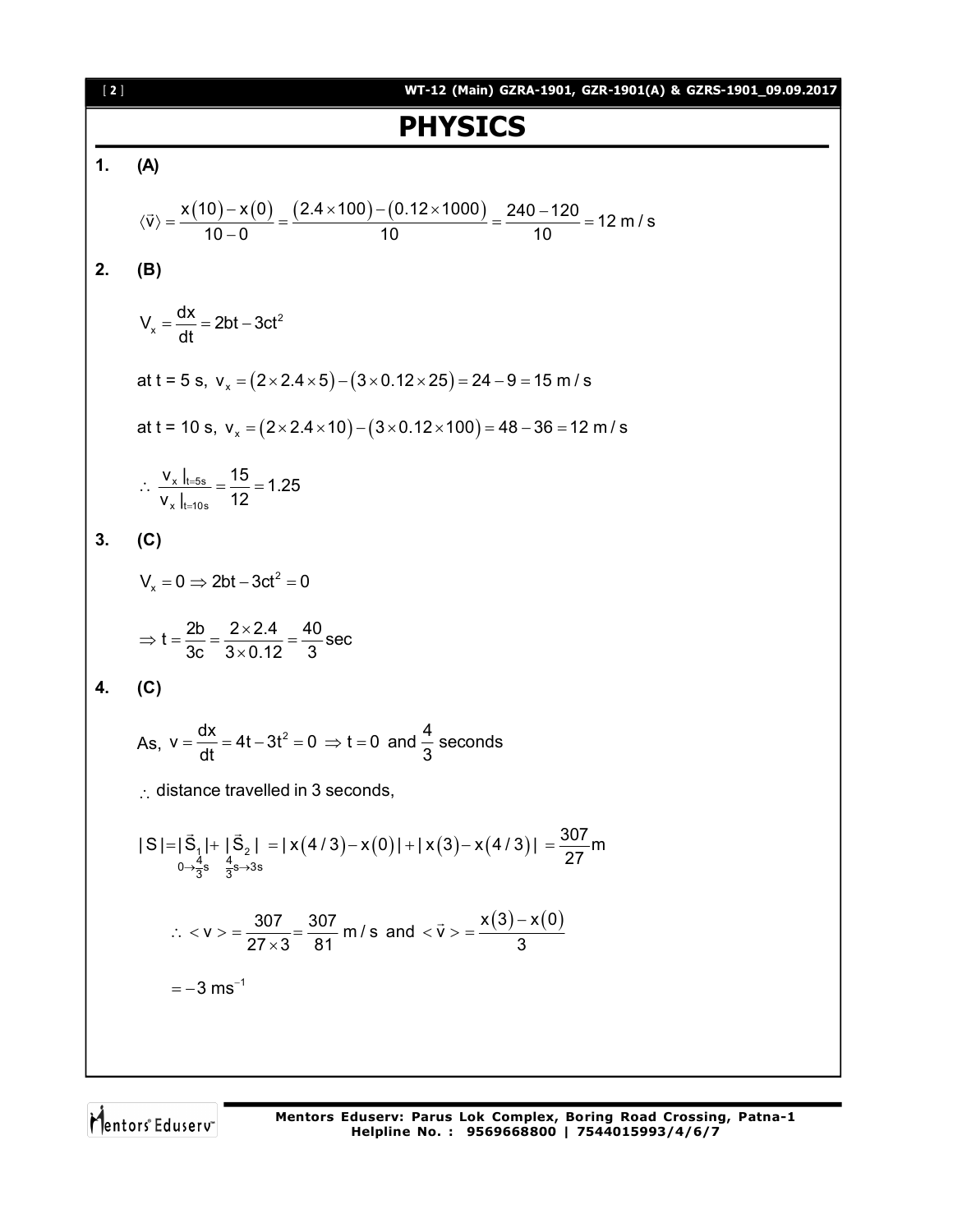#### **WT-12 (Main) GZRA-1901, GZR-1901(A) & GZRS-1901\_09.09.2017** [ **3** ]



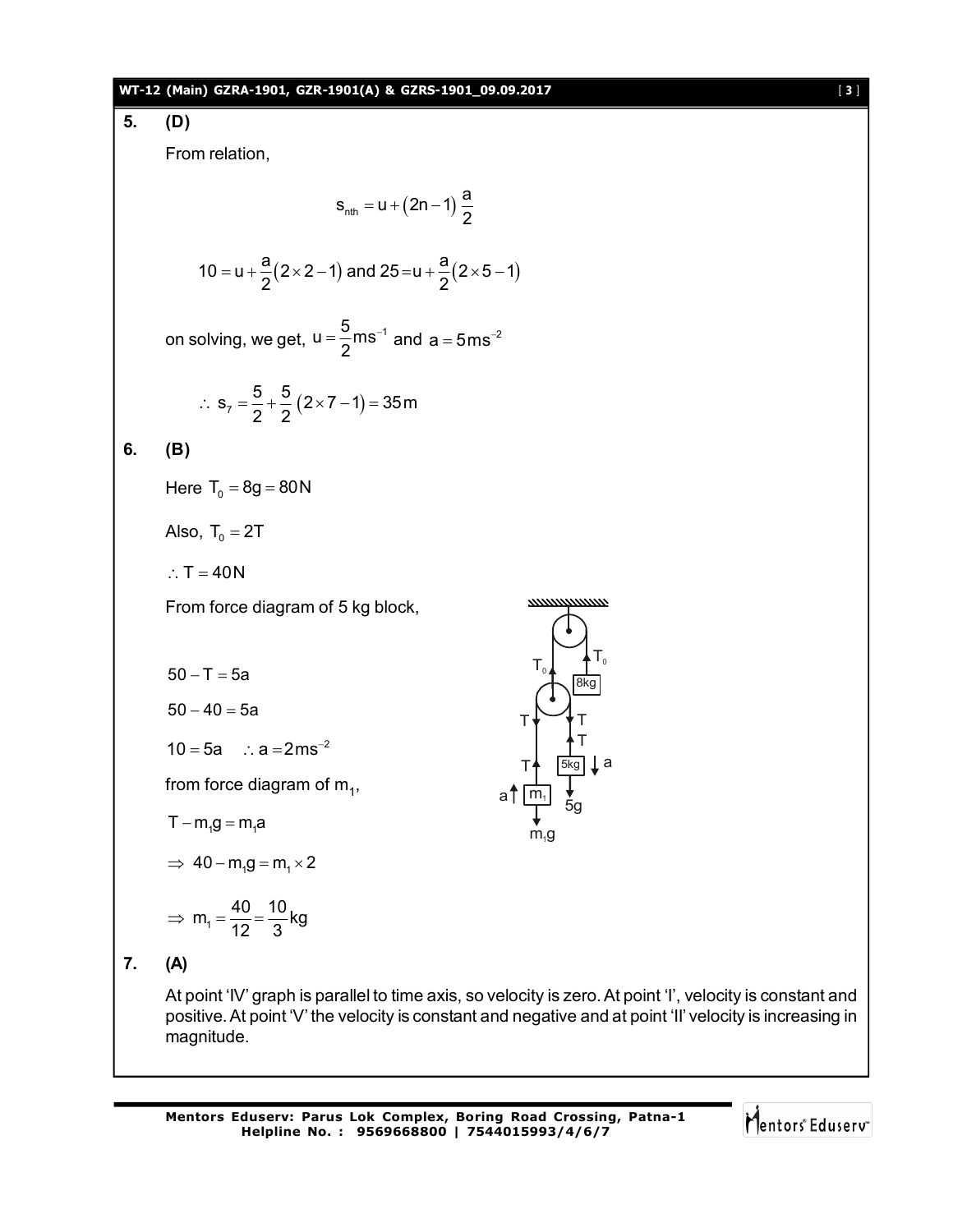| $[4]$ | WT-12 (Main) GZRA-1901, GZR-1901(A) & GZRS-1901_09.09.2017                                                                                                                                                                                   |
|-------|----------------------------------------------------------------------------------------------------------------------------------------------------------------------------------------------------------------------------------------------|
| 8.    | (C)                                                                                                                                                                                                                                          |
|       | $< v > \frac{x}{\frac{x}{2v_{0}} + \frac{3x}{2(v_{0} + 2v_{0})}}$<br>A<br>$x/2, v_0$<br>$x \xrightarrow{\text{m}} B$<br>$x \xrightarrow{\text{m}} C_1$<br>$x \xrightarrow{\text{m}} C_2$<br>$x \xrightarrow{\text{m}} C_1$<br>$y_1$<br>$y_2$ |
|       | $< v > \frac{2v_0 (v_1 + 2v_0)}{v_1 + 2v_2 + 3v_3}$                                                                                                                                                                                          |
| 9.    | (A)                                                                                                                                                                                                                                          |
|       | $x^2 + y^2 = 1$ $\Rightarrow 2x \frac{dx}{dt} + 2y \frac{dy}{dt} = 0$ $\Rightarrow v_x = -\frac{y}{x} v_y$                                                                                                                                   |
|       | $V^2 = V_x^2 + V_y^2 \Rightarrow \left(-\frac{y}{x}V_y\right)^2 + \left(V_y\right)^2 = V^2$                                                                                                                                                  |
|       | $\Rightarrow v_y^2 = \frac{v^2x^2}{x^2 + y^2}$ ; $v_y = \frac{\pm vx}{\sqrt{x^2 + y^2}}$                                                                                                                                                     |
|       | and so, $v_x = \pm \frac{vy}{\sqrt{x^2 + y^2}}$ so velocity is,                                                                                                                                                                              |
|       | $\vec{v} = \frac{(\mp y \hat{i} \pm x \hat{j})v}{\sqrt{x^2 + y^2}}$                                                                                                                                                                          |
| 10.   | (A)                                                                                                                                                                                                                                          |
|       | $a = \frac{dv}{dt} = (4t-3)$ . The particle retards when acceleration is opposite to velocity.                                                                                                                                               |
|       | so; $\vec{a} \cdot \vec{v} = 0$                                                                                                                                                                                                              |
|       | $(4t-3)(2t^2-3t) < 0$                                                                                                                                                                                                                        |
|       | $(4t-3)t(2t-3) < 0$ ; As $t > 0$ so                                                                                                                                                                                                          |
|       | $(4t-3)(2t-3) < 0$                                                                                                                                                                                                                           |
|       | $-ve$<br>+ve<br>$+ve$                                                                                                                                                                                                                        |
|       | $rac{1}{4}$<br>$\frac{1}{2}$                                                                                                                                                                                                                 |
|       |                                                                                                                                                                                                                                              |

Mentors<sup>e</sup> Eduserv<sup>-</sup>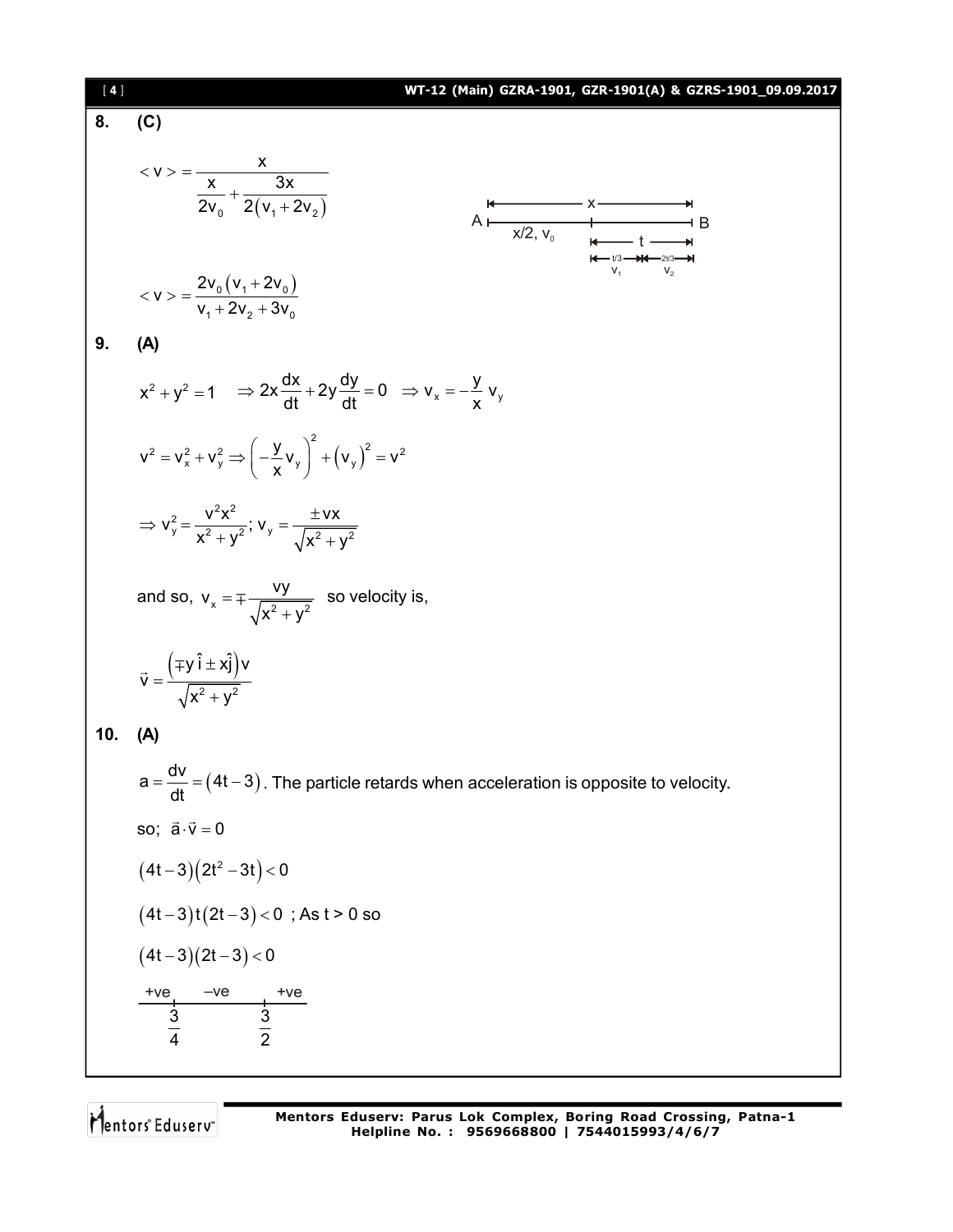#### **WT-12 (Main) GZRA-1901, GZR-1901(A) & GZRS-1901\_09.09.2017** [ **5** ]

So required time interval is

$$
\frac{3}{4} \, \text{s} \, \text{<} \, \text{-}\, \frac{3}{2} \, \text{second}
$$

## **11. (A)**

From constraint relation;

$$
a_{\text{A}} + 2a_{\text{B}} + a_{\text{C}} = 0
$$

 $\therefore$  5+2(-2)+a<sub>c</sub> = 0  $\therefore$  a<sub>c</sub> = -1 ms<sup>-2</sup>

so, 
$$
a_c = 1 \text{ ms}^{-2} \downarrow
$$
 (downward)

## **12. (C)**

All the strings in sections 1,2,3,4 does not change. Only 5, 6 and 7 changes. So from constraint relation;  $\ell_6 + \ell_5 + \ell_7 = L$ 2

v m/s

6

A

5

 $\frac{d}{d}$   $\frac{d}{d}$   $\frac{d}{d}$  + d  $\frac{d}{d}$  + d  $\frac{d}{d}$  = 0 dt dt dt dt  $(\mathcal{U}^{\ell_{6}})$ , d $(\ell_{5})$ , d $(\mathcal{B}_{\mathbb{R}})$  $\left(\frac{d}{dt}\right) + d\left(\frac{d}{dt}\right) + d\left(\frac{d}{dt}\right) = 0$  $\ell_{6}$ ,  $\sqrt{\ell_{5}}$ ,  $\sqrt{3}$ 

1  $7/\sqrt{1/k_6}$   $(\ell_5)$   $\sqrt{3}$ 

4

 $45^\circ$ 

ଚ

7



 $\therefore$  V<sub>block</sub> with respect to wedge = 0

Hence velocity of block B is v m/s wrt ground.

## **13. (B)**

From constraint relation;

$$
-2v_{\text{A}}+2v_{\text{B}}+v_{\text{C}}=0
$$

 $2(8-5)+v_c = 0$   $\implies$   $v_c = -6$  ms<sup>-1</sup>

So block C goes down with 6 ms<sup>-1</sup>. And block C would have velocity  $8 \text{ms}^{-1}$  towards left. Hence net velocity of block  $C = \sqrt{6^2 + 8^2} = 10 \text{ m/s}$ .

**14. (C)**

$$
a = \frac{(50-30)g}{80} = \frac{g}{4} m s^{-2}
$$

so,

tension developed in string connected to spring  $\mathbf{s}_2$  is,

**Mentors Eduserv: Parus Lok Complex, Boring Road Crossing, Patna-1 Helpline No. : 9569668800 | 7544015993/4/6/7**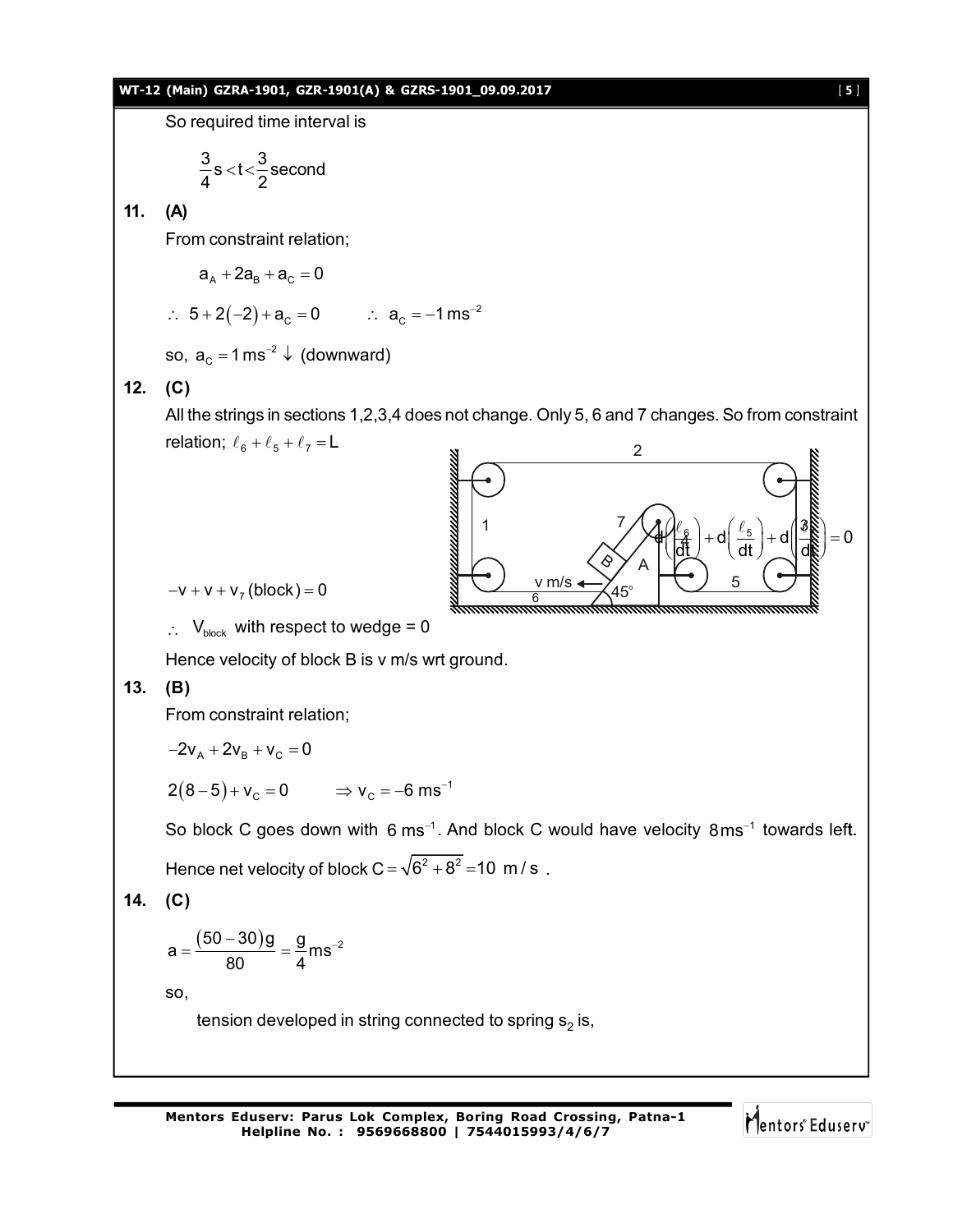

$$
T = \frac{2 \times 30 \times 50 \times g}{(30 + 50)} = \frac{2 \times 30 \times 50}{80}g = 37.5g
$$

So, Reading of  $\mathsf{S}_2$  = 37.5kg and Thus reading of  $\mathsf{S}_1$  = 75 kg

Reading of weighing machine  $30g - 30\frac{g}{4}$ 4 g  $\left(30\text{g}-30\frac{\text{g}}{4}\right)$  $=$   $\frac{4}{a}$   $\frac{4}{a}$  $\begin{pmatrix} 9 \\ -11 \end{pmatrix}$  $\frac{90}{1}$  = 22.5kg 4  $=\frac{56}{1}$  = 2

## **15. (D)**

The block can be moved with least effort on a rough surface  $(\mu)$  if the force is applied at an angle of friction.  $\lambda = \theta = \tan^{-1}(0.75) = 37^{\circ}$ 

The magnitude of external force

 $F = mag \sin \theta = 10 \times 10 \sin 37^\circ = 60N$ 

## **16. (A)**

Angle of repose,  $\phi = \tan^{-1} \left( \frac{3}{4} \right) = 37^{\circ}$  $\phi = \tan^{-1} \left( \frac{3}{4} \right) = 3$ 

here  $\theta > \phi$ , hence, the block has a tendency to slide down.

F.B.D of rod;



 $Mg\cos\theta + N = N', N = mg\cos\theta$ 

 $N' = Mg\cos\theta + mg\cos\theta$ 

For the block to remain stationary,

 $f = Mg \sin \theta$ 

If f is static in nature,  $f \leq f_{\text{max}}$ 

 $Mgsin \theta \leq \mu N' \Rightarrow Mg sin \theta - \mu Mg cos \theta \leq \mu mg cos \theta$ 

$$
\therefore m \ge M \left( \frac{\tan \theta}{\mu} - 1 \right) \Rightarrow m \ge 12 \left( \frac{1}{3/4} - 1 \right)
$$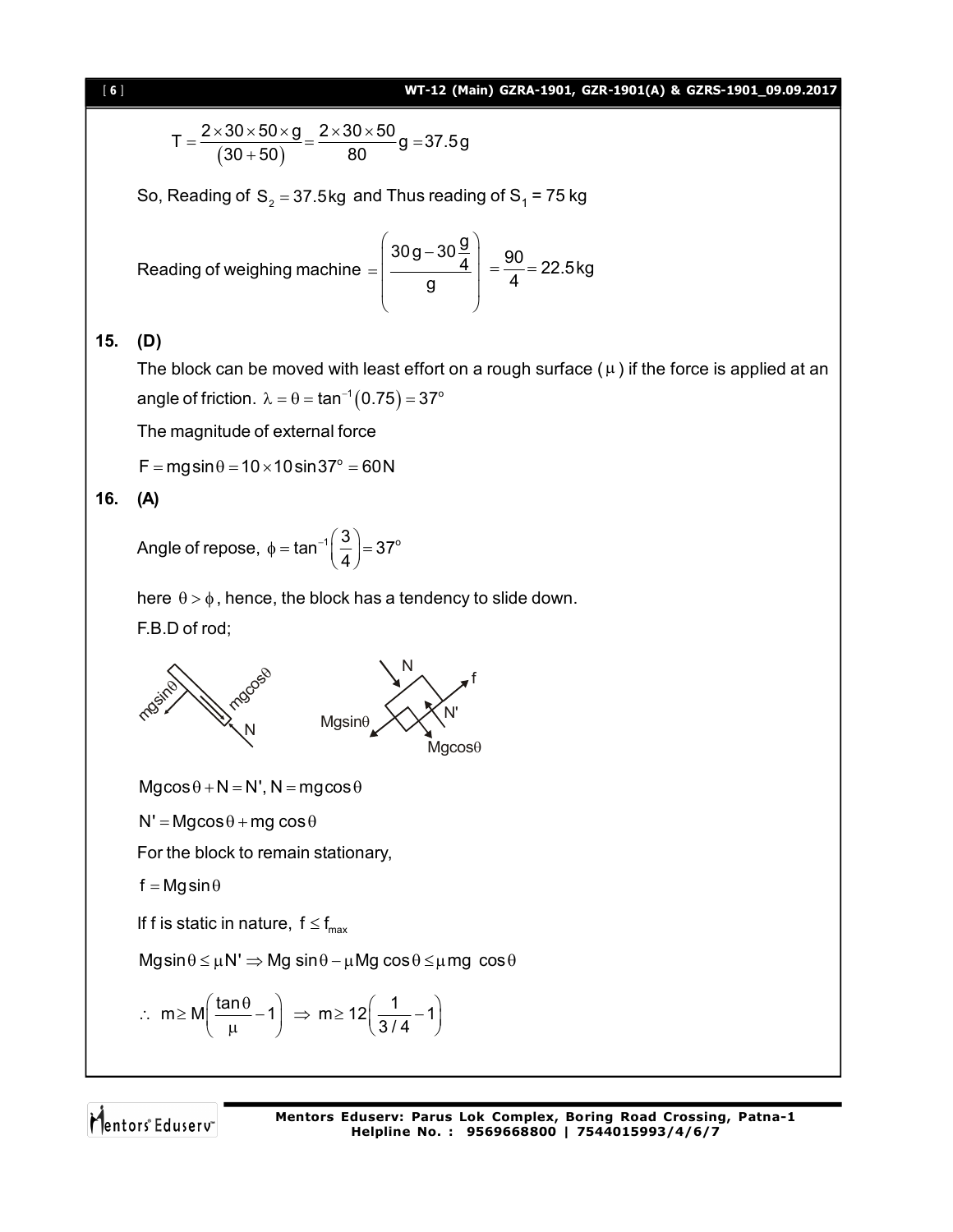

$$
m \ge 12\left(\frac{4}{3} - 1\right) \Rightarrow m \ge 4 \, kg
$$

hence minimum mass of rod is 4 kg.

**17. (C)**

 $0 - t_1 \rightarrow$  uniformly retarded motion

 $t_1 - t_2 \rightarrow$  particle at rest

 $t_2 - t_3 \rightarrow$  uniform negative velocity

 $t_3 - t_4 \rightarrow$  particle at rest

$$
t_4 - t_5 \rightarrow \text{uniform negative velocity}
$$

**18. (C)**

Height of first body after time *t*,  $h_1 = v_0 t - \frac{1}{2}gt^2$ 

Height of second body after time  $(t - \tau)$ ,  $h_2 = v_0(t - \tau) - \frac{1}{2}g(t - \tau)^2$ 

$$
h_2 = v_0(t - \tau) - \frac{1}{2}g(t - \tau)^2
$$

2

 $h_1 = v_0 t - \frac{1}{2}gt$ 

 $= v_0 t -$ 

If they meet after time *t*, 
$$
h_1 = h_2
$$
  $\Rightarrow$   $t = \frac{v_0}{g} + \frac{\tau}{2}$ 

**19. (A)**

$$
a = v \frac{dv}{dx} = \frac{25}{(x+2)^3}, \quad \frac{v^2}{2} = 25 \times \left[ -\frac{1}{2(x+2)^2} \right]_0^x, \quad v^2 = 25 \left[ \frac{1}{4} - \frac{1}{(x+2)^2} \right]
$$

$$
v = \sqrt{25 \left[ \frac{1}{4} - \frac{1}{(x+2)^2} \right]}, \quad v_{\text{max}} = \frac{5}{2} = 2.5 \text{ m/s (at } x = \infty)
$$

$$
20. (C)
$$

$$
mg-B=mf
$$

$$
B-(m-m^{\prime})g=(m-m^{\prime})f
$$

4  $(x+2)$ 

$$
\Rightarrow m'g = (2m - m')f \Rightarrow m' = \frac{2mf}{g + f} \Rightarrow w' = \frac{2wf}{g + f}
$$

**21. (A)**

we have  $a = 3 - 2t$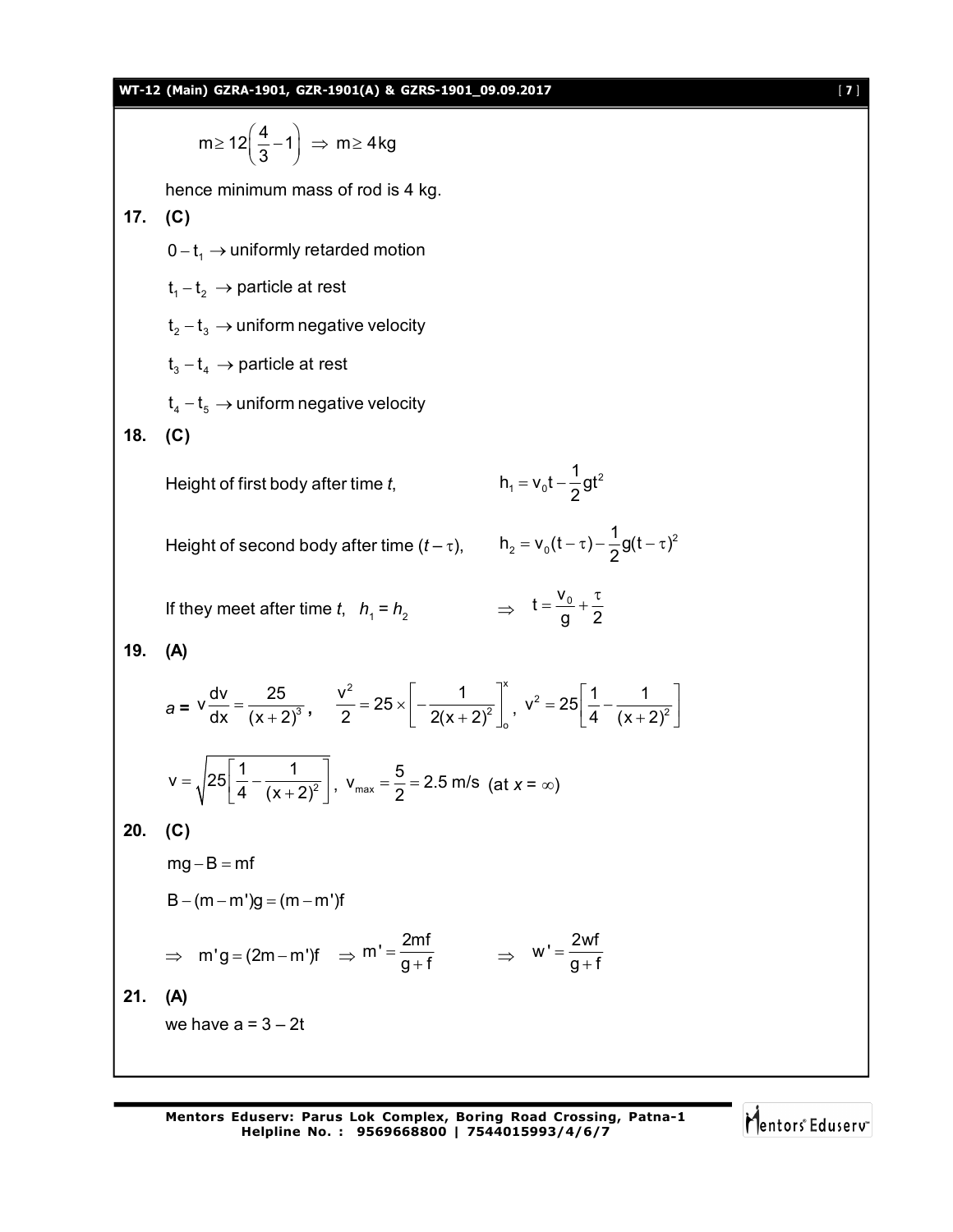#### [ **8** ] **WT-12 (Main) GZRA-1901, GZR-1901(A) & GZRS-1901\_09.09.2017**

$$
\int_{u}^{v} dv = \int_{0}^{t} (3 - 2t) dt = 3t - \frac{2t^{2}}{2} = 3t - t^{2}
$$
\n
$$
\Rightarrow v = u + 3t - t^{2}
$$
\n
$$
\Rightarrow \int_{x_{0}}^{x_{0}} dx = ut + \frac{3t^{2}}{2} - \frac{t^{3}}{3} \Rightarrow 0 = ut + \frac{3}{2}t^{2} - \frac{t^{3}}{3}
$$
\n
$$
\Rightarrow u = -\frac{3}{2}t + \frac{t^{2}}{3} = -\frac{3}{2} \cdot 5 + \frac{25}{3} = \frac{25}{3} - \frac{15}{2}
$$
\n
$$
\Rightarrow u = \frac{50 - 45}{6} = \frac{5}{6} \text{ m/s}
$$

## **22. (D)**

Since pulley is frictionless, same force exists throughout in the flexible cable. Hence force in AD is also 20 KN as shown in figure. Also we have  $AC \perp AB$  (see fig.). Selecting AB and AC as cartesian X- and Y-axis. x

$$
\Sigma F_x = 0 \Rightarrow F_1 + 20 \sin 30^\circ - 20 \sin 30^\circ = 0
$$
  
\n
$$
\therefore F_1 = 0
$$
  
\n
$$
\Sigma F_y = 0 \Rightarrow -F_2 + 20 \cos 30^\circ + 20 \cos 30^\circ = 0
$$
  
\n
$$
\Rightarrow F_2 = 40 \cos 30^\circ \approx 20\sqrt{3} \text{ kN}.
$$

$$
\therefore F_2 = (20\sqrt{3})kN \approx (34.6)kN
$$



#### **23. (A)**

Let T be the tension in the string; a be the acceleration of the mass 2m; 2a be the acceleration of mass m.

 $T = m.2a$ 

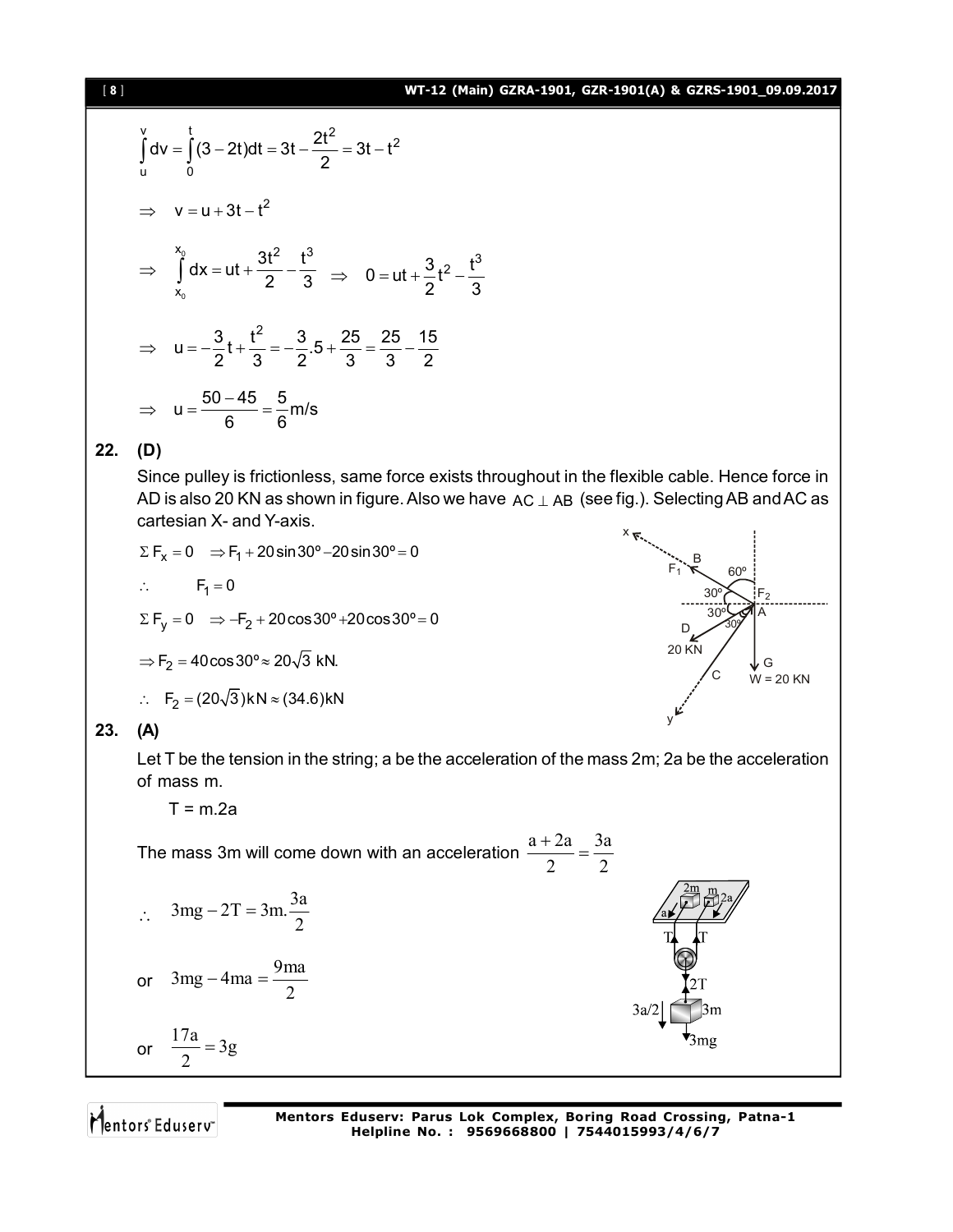or 
$$
a = \frac{6}{17}g
$$
  
\n $\therefore$  the acceleration of 3m mass  $\frac{3}{2}a = \frac{9}{17}g$   
\n24. (A)  
\nVelocity of upper block when lower block hits obstacle.  
\n $u = \sqrt{2a\ell} = \sqrt{2 \times \frac{F}{2M} \times \ell} = \sqrt{\frac{F\ell}{M}}$   
\nNow, after collision,  
\nretardation of upper block w.r.t. earth,  
\n $a = \frac{\mu Mg}{M} = \mu g$   
\n $\therefore V^2 = u^2 + 2as$   
\n $\therefore 0 = \frac{F\ell}{M} - 2\mu g\ell/2 \implies \mu = \frac{F}{Mg}$ .  
\n25. (A)  
\n $x_A = x_B$   
\n $10.5 + 10t = \frac{1}{2} at^2$   
\n $a = \tan 45^\circ = 1$   
\n $t^2 - 20t - 21 = 0$   
\n $t = \frac{20 \pm \sqrt{400 + 84}}{2}$   
\n $t = 21 \text{ sec}$   
\n26. (D)  
\nCoefficient of static friction  $\mu_s = \frac{F_1}{R} = \frac{75}{mg} = \frac{75}{20 \times 10} = 0.375$   
\nCoefficient of kinetic friction  $\mu_k = \frac{60}{mg} = \frac{60}{20 \times 10} = 0.3$   
\n27. (D)  
\nConceptual

Mentors<sup>e</sup> Eduserv<sup>-</sup>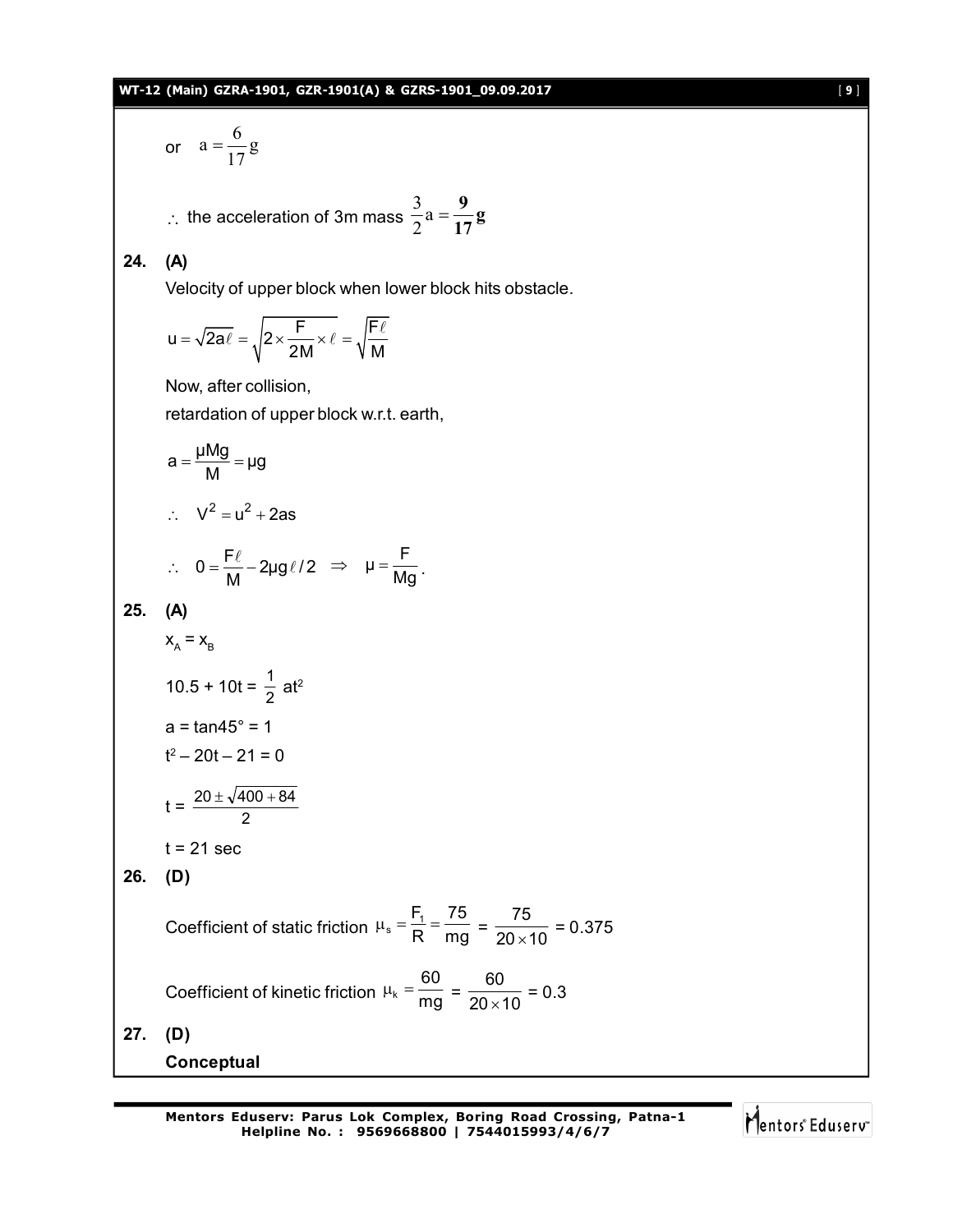

Mentors<sup>®</sup> Eduserv<sup>®</sup>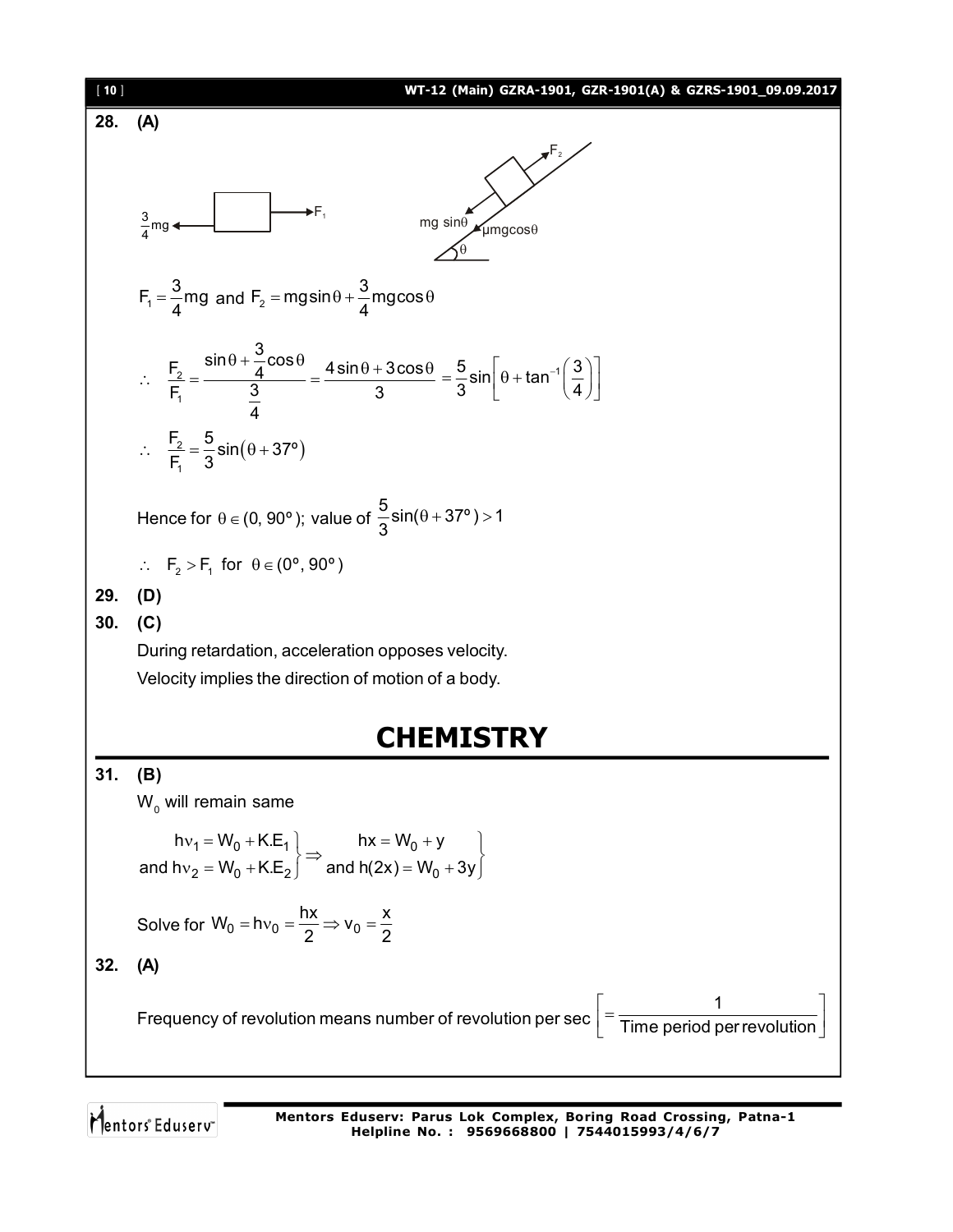#### **WT-12 (Main) GZRA-1901, GZR-1901(A) & GZRS-1901\_09.09.2017** [ **11** ]

$$
\Rightarrow \text{ Frequency in nth orbit} = \frac{v_n}{2\pi r_n} \propto \frac{Z/n}{n^2/Z} = \frac{Z^2}{n^3} \left[ \because v_n \propto \frac{Z}{n} \text{ and } r \propto \frac{n^2}{Z} \right]
$$

$$
\Rightarrow \frac{\left(\text{Freq of revolution of } e^- \text{ in He}^+(Z=2)\right)_{n=3}}{\left(\text{Freq of revolution of } e^- \text{ in H}(Z=1)\right)_{n=2}} = \frac{\frac{2^2}{3^3}}{\frac{1^2}{2^3}} = \frac{32}{27}
$$
 [2nd Excited state means n = 3]

**33. (C)**

First line in Lyman series correspond to transition  $2 \to 1 \Rightarrow \frac{1}{\lambda} = R \times 1^2 \times \left(\frac{1}{1^2} - \frac{1}{2^2}\right) = \frac{3}{4} \times R$  $\rightarrow$  1  $\Rightarrow \frac{1}{\lambda}$  = R  $\times$  1<sup>2</sup>  $\times$   $\left(\frac{1}{1^2} - \frac{1}{2^2}\right)$  =  $\frac{3}{4}$   $\times$  F and 2nd line in Balmer series corresponds to transition  $2\sqrt{1}$   $1\sqrt{2}$   $2\sqrt{2}$  $4 \rightarrow 2 \Rightarrow \frac{1}{\lambda} = R \times Z^2 \times \left(\frac{1}{2^2} - \frac{1}{4^2}\right) = \frac{3}{16} \times RZ$  $\rightarrow$  2  $\Rightarrow \frac{1}{\lambda}$  = R  $\times$  Z<sup>2</sup>  $\times$   $\left(\frac{1}{2^2} - \frac{1}{4^2}\right)$  =  $\frac{3}{16}$   $\times$  F

$$
\Rightarrow \frac{3}{4}R = \frac{3}{16}R \times Z^2 \Rightarrow Z = 2
$$

Thus, E<sub>2</sub> = -13.6 
$$
\frac{Z^2}{n^2}
$$
 eV = -13.6  $\times \frac{2^2}{2^2}$  eV = -13.6 eV

**34. (D)**

Ground state e– in H atom can only be excited by energy greater than 10.2 eV. Thus, 15 eV photon energy will ionize the atom and 8.4 eV photon will not be able to excite the electron at all.

Only 12.75 eV excite the to higher states.

Now, Thus, will be excited to  $n = 3$ 

–0.85 eV ——————————— n = 4 -1.51 eV ———————————— n = 3 -3.4 eV ————————————— n = 2 –13.6 eV —————————— n = 1

During de-excitation, corresponding to six transitions : wavelength will be emitted.

# **35. (A)**

As e<sup>–</sup> moves from higher to lower orbit :  $\mathsf{E}_\mathsf{n} \downarrow \Rightarrow$  K.E. $_\mathsf{n} \uparrow$  [ $\cdot$ : K.E. $_\mathsf{n}$  = –E $_\mathsf{n}$ ]

Similarly,  $P.E_{n} \downarrow [\cdot; P.E_{n} = 2E_{n}]$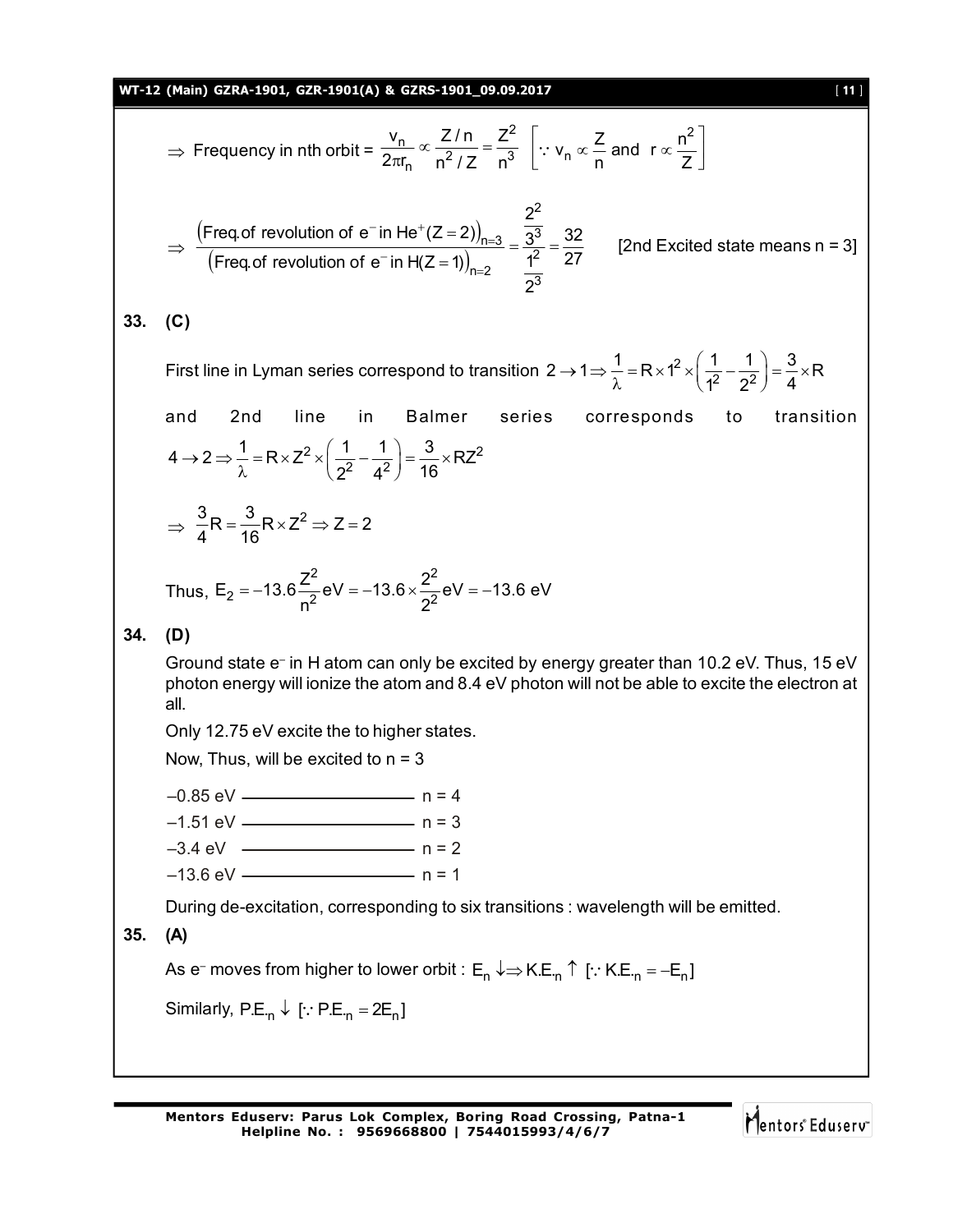#### [ **12** ] **WT-12 (Main) GZRA-1901, GZR-1901(A) & GZRS-1901\_09.09.2017**

p

 $\ddot{\cdot}$ 

Angular momentum(L) =  $\frac{nh}{2} \Rightarrow L \downarrow$  as n 2 ⇒ L ↓ as n ↓  $\pi$  $c = \frac{m}{m}$  [  $\cdot$  N.L<sub>n</sub>  $\cdot \rightarrow$   $\cdot$ <sub>n</sub>  $\cdot$  ]  $\rightarrow$   $\cdot$ <sub>c</sub> n h [ K.E v ] mv  $\lambda_c = \frac{1!}{\cdots} [\because K.E_n \uparrow \Rightarrow v_n \uparrow] \Rightarrow \lambda_c \downarrow$ **36. (B)** p √<sup>∠m</sup>p∿.∟p րՒ.⊏ր I N.⊏ր vր h  $\frac{2m_pKE_p}{h} = \sqrt{\frac{m_\alpha KE_\alpha}{m_pKE_p}} = \sqrt{4 \cdot \frac{KE_\alpha}{KE_p}} = 4 \cdot \frac{V_\alpha}{V_p}$  [:  $m_\alpha = 4m_p$ ]  $2m_{\alpha}$ K.E  $\frac{\alpha^{K.L}\alpha}{K E} = \sqrt{4 \cdot \frac{K.L}{K E}} = 4 \cdot \frac{V_{\alpha}}{V}$  [: m<sub>a</sub>  $\alpha$  $\alpha$ n.  $-\alpha$ λ  $=\frac{v-v}{b}=\frac{v\alpha v-\alpha}{c}=\frac{1}{c}$   $4\cdot\frac{v-\alpha}{c}=4\cdot\frac{v\alpha}{c}$  [:  $m_{\alpha}=4$  $\lambda$  $\Rightarrow$ <sup>p</sup> 1  $\alpha$  2  $\lambda$  $=$  $\frac{p}{\lambda_{\alpha}} = \frac{1}{2}$  if  $\frac{p}{\lambda_{p}} = \frac{p}{8} \Rightarrow v_{p} \cdot v_{\alpha} = 0.1$  or  $\frac{p}{K.E_{p}}$  $\frac{V_{\alpha}}{V_{\alpha}} = \frac{1}{2} \Rightarrow V_{\alpha}$ : V<sub> $\alpha$ </sub> = 8:1 or  $\frac{KE_{\alpha}}{V_{\alpha}F} = \frac{1}{12}$  $\frac{V_{\alpha}}{V_{D}} = \frac{1}{8} \Rightarrow V_{p}$ :  $V_{\alpha} = 8$ :1 or  $\frac{V_{\alpha}L_{\alpha}}{K_{\alpha}E_{p}} = \frac{1}{16}$ **37. (D)** Probability  $\propto 4 \pi r^2 \Psi^2 dr$ **38. (B)**  $P_1 = \frac{5 \times RT}{V}$ ; p.pr. of He= $\frac{2}{5} \times \left(\frac{5RT}{V}\right)$ V  $\sqrt{ }$  5  $\sqrt{ }$  V  $=\frac{5\times RT}{V}$ ; p.pr. of He $=\frac{2}{5}\times\left(\frac{5RT}{V}\right)^{3}$  $2\times$ 0.0821 $\times$ 400 8.21  $=\frac{2\times0.0821\times4}{2.04}$  $= 8$ atm **39. (B)**  $P_{\text{gas}} = P_{\text{divgas}} + P_{\text{moisture}}$  at T K or  $P_{\text{dry}} = 830 - 30 = 800$ Now at T<sub>2</sub> = 0.99 T<sub>1</sub>; at constant volume  $\frac{11}{T_1} = \frac{2}{T_2}$  $P_1$   $P_2$  $\mathsf{T}_1$   $\mathsf{T}_2$  $=$  $P_{\text{dry}} = \frac{800 \times 0.99 \text{ T}}{\text{T}} = 792 \text{ mm}$ T  $=\frac{800\times0.997}{7}$  $\therefore$  P<sub>gas</sub> = P<sub>dry</sub> + P<sub>moisture</sub>  $= 792 + 25 = 817$  mm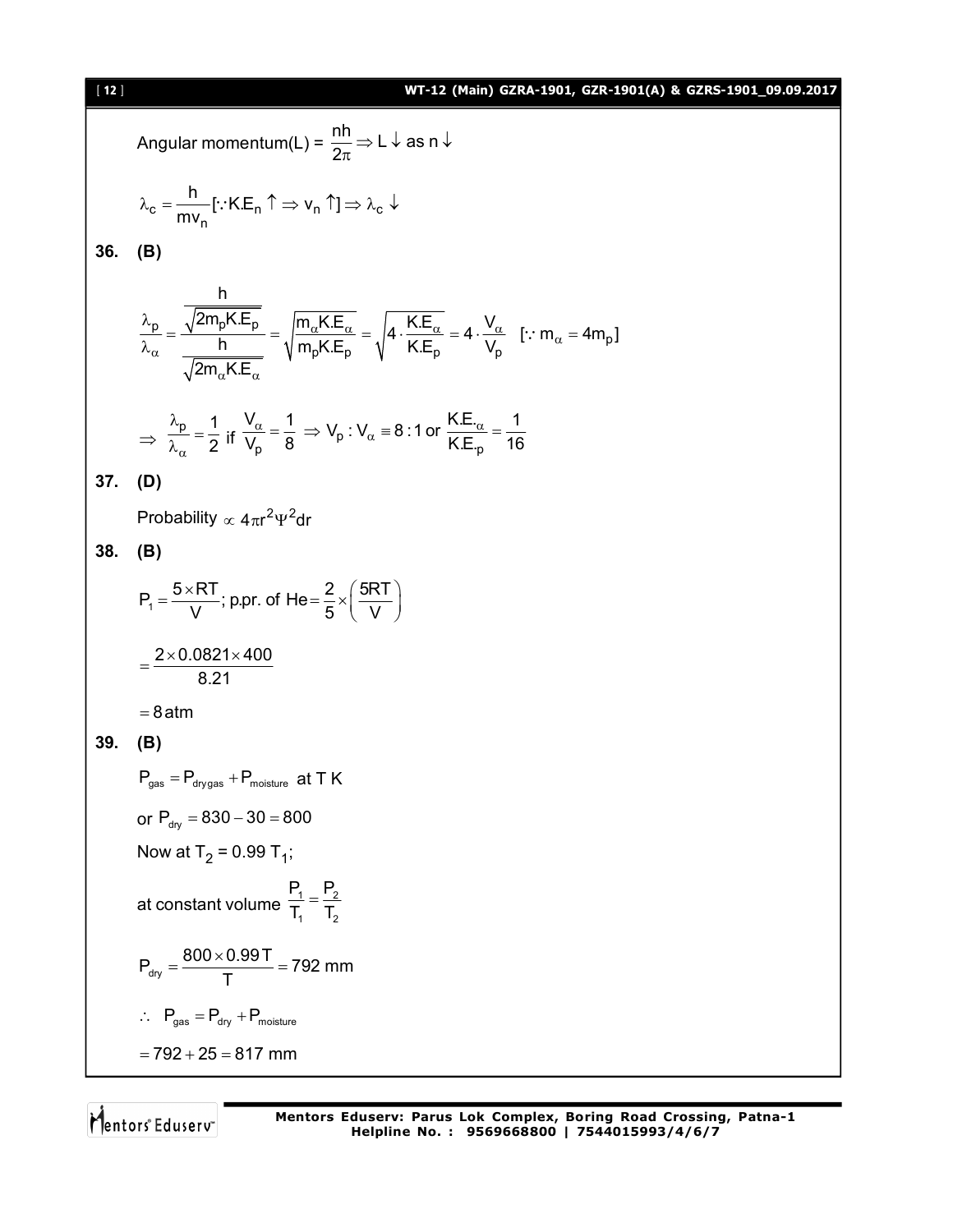## **WT-12 (Main) GZRA-1901, GZR-1901(A) & GZRS-1901\_09.09.2017** [ **13** ]

40. (C)  
\n
$$
P \propto d
$$
; P = kd and k =  $\frac{1 \text{ atm}}{1 \text{ metre}}$   
\n $PV = nRT$ ; kd  $(\frac{1}{6} \pi d^3) = nRT$ ;  
\n $\frac{d_1^4}{d_2^4} = \frac{n_1}{n_2} \cdot \frac{1}{4^4} = n_1/n_2; n_2 = 256$   
\nno. of moles added = 256 - 1 = 255  
\n41. (B)  
\n $2P + 3Q \longrightarrow PQ_2$   
\n $P + 2Q \longrightarrow PQ_2$   
\n $M_{P_2Q_3} = \frac{15.9}{0.15} = 2P + 3Q$   
\nand  $M_{PQ_2} = \frac{9.3}{0.15} = P + 2Q$   
\n $\Rightarrow P = 26$  and Q = 18  
\n42. (B)  
\n $HC1 + KOH \longrightarrow KCl + H_2O$  Mmoles K<sub>†<sub>total</sub></sub> = 0.2V + 0.2V  
\nMmoles 0.2V 0.4V  
\nMmoles 0.2V 0.4V  
\nMmoles 0.2V 0.2V  
\n $\Rightarrow Mmolek K†total = 0.2V + 0.2V$   
\n $\Rightarrow Mmolek K†total = 0.2V + 0.2V$   
\n $\Rightarrow [K^+] = 0.2M_1[OH^-] = 0.1M_1[Cl^-] = 0.1M$   
\n43. (D)  
\nClearly,  
\n2 moles NH<sub>3</sub> production ≡ 1 mole C a required (theoretically)  
\nYield overall = 0.5 × 1 × 0.5 = 0.25  
\n⇒ Actual Ca required =  $\frac{1}{0.25}$  = 4 moles

Mentors<sup>e</sup> Eduserv<sup>-</sup>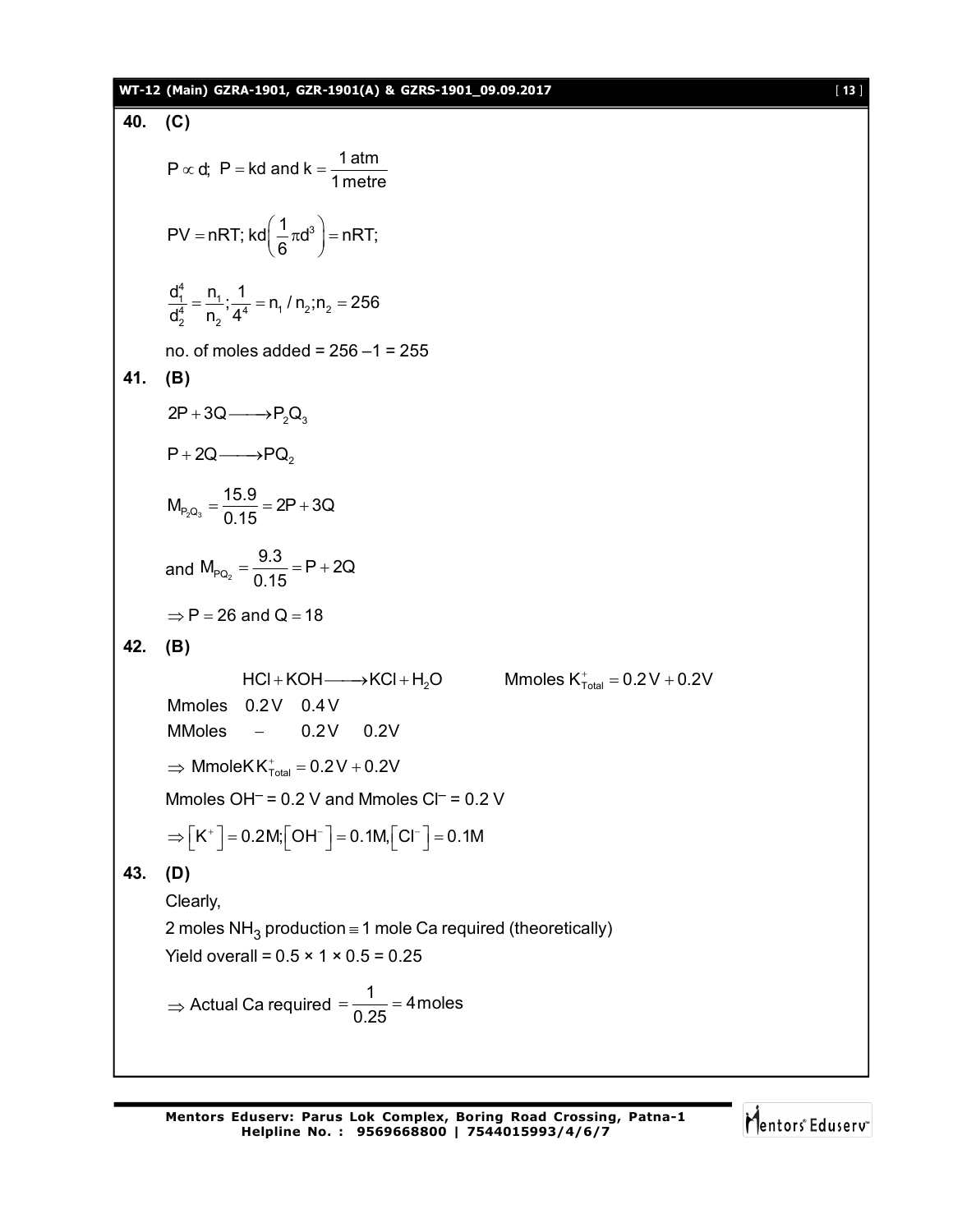| $[14]$ | WT-12 (Main) GZRA-1901, GZR-1901(A) & GZRS-1901_09.09.2017   |
|--------|--------------------------------------------------------------|
|        | 44. (C)                                                      |
|        | $\Delta X = 2 \times 10^{-6}$ m                              |
|        | $\Delta X \times \Delta V \ge \frac{h}{4\pi m}$              |
|        | $\Delta V = 28.5 \,\mathrm{m/s}$                             |
| 45.    | (D)                                                          |
|        | $NH3(g)$ + HCl(g) $\longrightarrow NH4Cl(s)$                 |
|        | $\frac{2PV}{RT}$ mole $\frac{5PV}{RT}$ mole 0                |
|        |                                                              |
|        | $\frac{\rm 3PV}{\rm RT}$ mole<br>$\pmb{0}$                   |
|        |                                                              |
|        | $P_f = \frac{nRT}{2V} = \frac{3PVRT}{2VRT} = 1.5P$           |
|        | 46. (A)                                                      |
|        | $\Rightarrow N < S < F < Cl$ .                               |
| 47.    | (B)                                                          |
|        | $\Delta H_{\text{hyd}} \propto \frac{1}{\text{size of ion}}$ |
| 48.    | (D)                                                          |
|        | All are iso-electronic species.                              |
| 49.    | (A)                                                          |
|        | $\Delta H_{\text{ion}} = -\Delta H$ eg                       |
| 50.    | (C)                                                          |
|        | Maximum Jump = $IP_7$                                        |
|        | $\therefore$ No. of V.S.E. = 6                               |
|        | Group - No = $ViA/ 16th$                                     |
| 51.    | (B)                                                          |
|        | $F > Cl > Cl^- > F^-$                                        |
|        |                                                              |
|        | due to high electron gain enthalpy                           |
|        |                                                              |
|        | $iP \alpha \frac{1}{size}$                                   |
|        |                                                              |

Mentors<sup>®</sup> Eduserv<sup>®</sup>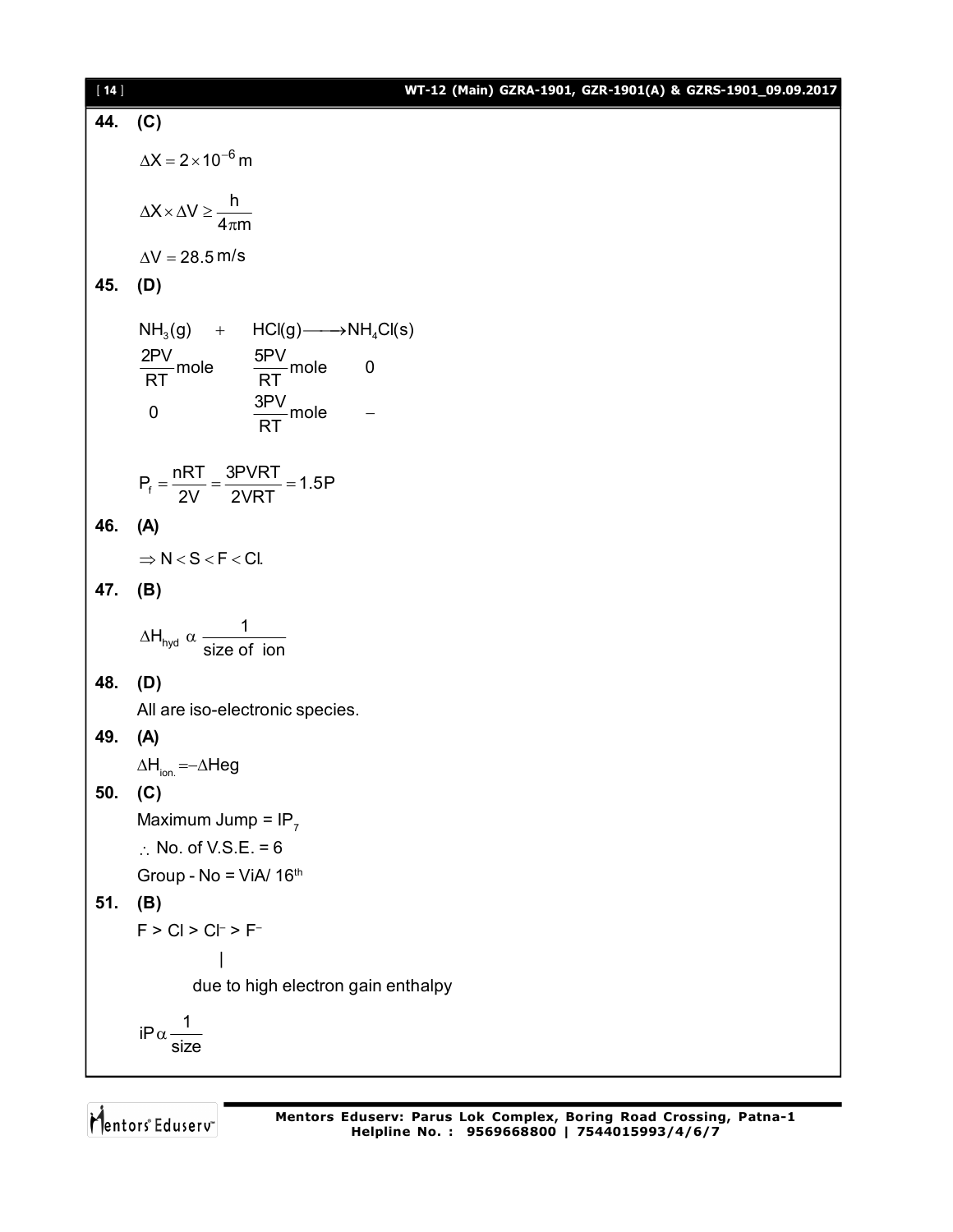**52. (A)**  $Cr = 3d$  $Mo = 4d$  $W = 5d$  $1P_1 = 3d < 4d < 5d$ 

- **53. (C)**
- **54. (B)**
- **55. (A)**
- **56. (B)**
- **57. (A)**

Allred-Roschew's scale

$$
En = 0.359 \frac{Zeff}{r^2} + 0.744
$$

Zeff =  $Z - \sigma$ 

 $r = 1.175 \text{ Å}$ 

# **58. (A)**

As the lattice energy increases solubility will decreases.

(i)  $\text{BeF}_2$  > Ca F<sub>2</sub> > Mg F<sub>2</sub> – solubility

(ii) LiH CO $_3$  < NaHCO $_3$  < KHCO $_3$  – solublity

Through Hydrogen bonding Bi-Carbonate ions (Na<sup>+</sup> is best fitted in the void) and an moving down the group with inc. Size of central atom Hydrogen bonding becomes weaker and hence solubility inc. down the group.

As the size of  
\n
$$
\bigodot \text{Central atom} \quad \uparrow
$$
\n
$$
\bigodot \text{central atom} \quad \uparrow
$$
\n
$$
\text{Hydrogen bonding} \quad (+)
$$
\n
$$
\text{becomes weakest} \quad (-)
$$
\n
$$
\text{(solubility}^{\uparrow})
$$
\n
$$
\text{H.B. } \alpha \frac{1}{\text{solubility}} [\text{H.B. } \alpha \text{ small size}] \quad (\text{H.B.} - \text{Hydrogen bond})
$$
\n
$$
\text{(iii) } \text{Li}_2\text{SO}_4 < \text{Na}_2\text{SO}_4 < \text{K}_2\text{SO}_4 - \text{solubility}
$$
\n
$$
\text{(iv) LiOH} < \text{NaOH} < \text{KOH} - \text{order of solubility}
$$
\n
$$
\text{59. (A)}
$$
\n
$$
\text{(i) } \text{LiF} > \text{NaF} > \text{KF} > \text{Rbf} \text{ : Lattice energy}
$$
\n
$$
\text{(iii) Li'} < \text{Mg}^{2+} < \text{Al}^{3+} : \text{Hydration energy}
$$
\n
$$
\text{60. (D)}
$$

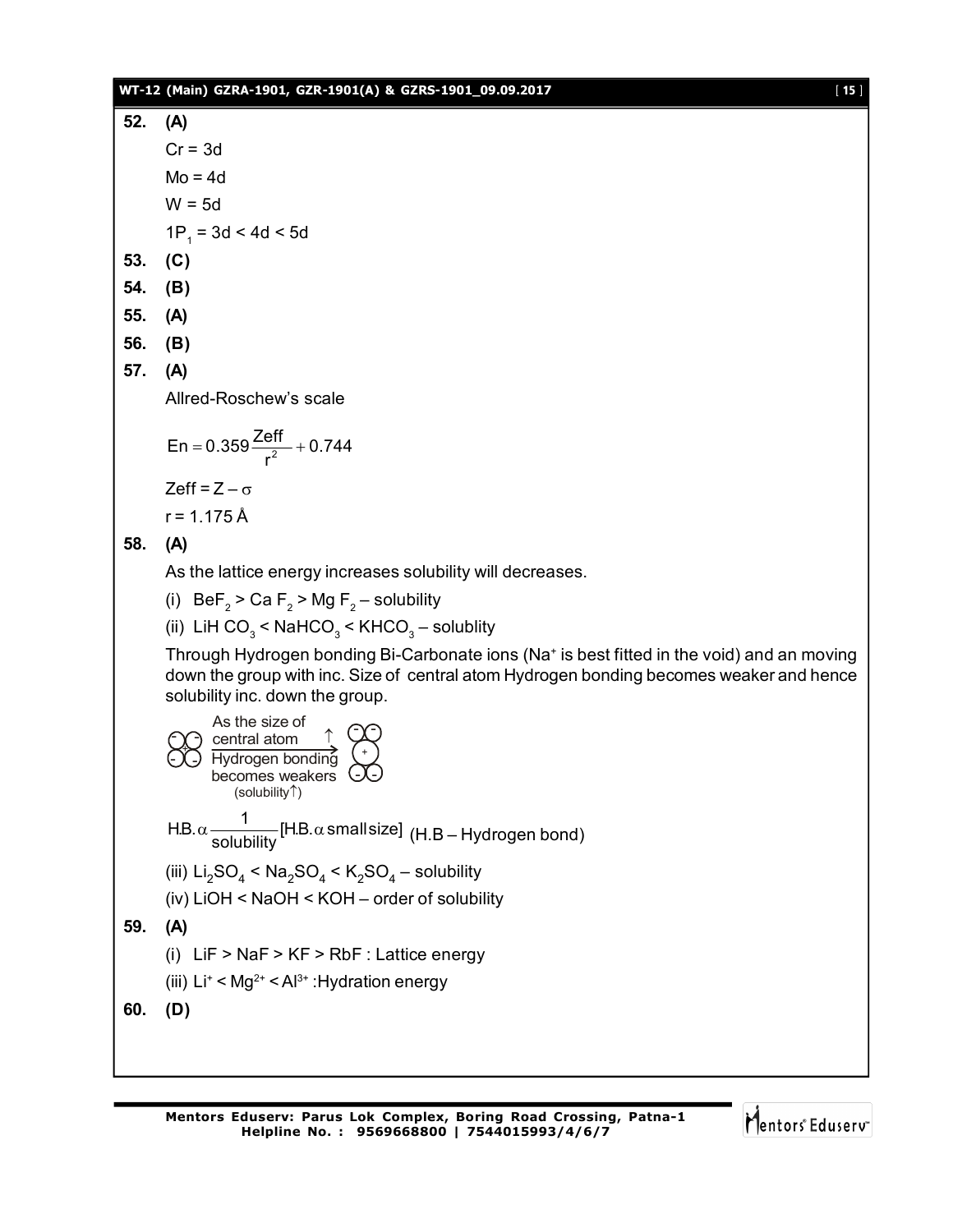

Mentors Eduserv

**Mentors Eduserv: Parus Lok Complex, Boring Road Crossing, Patna-1 Helpline No. : 9569668800 | 7544015993/4/6/7**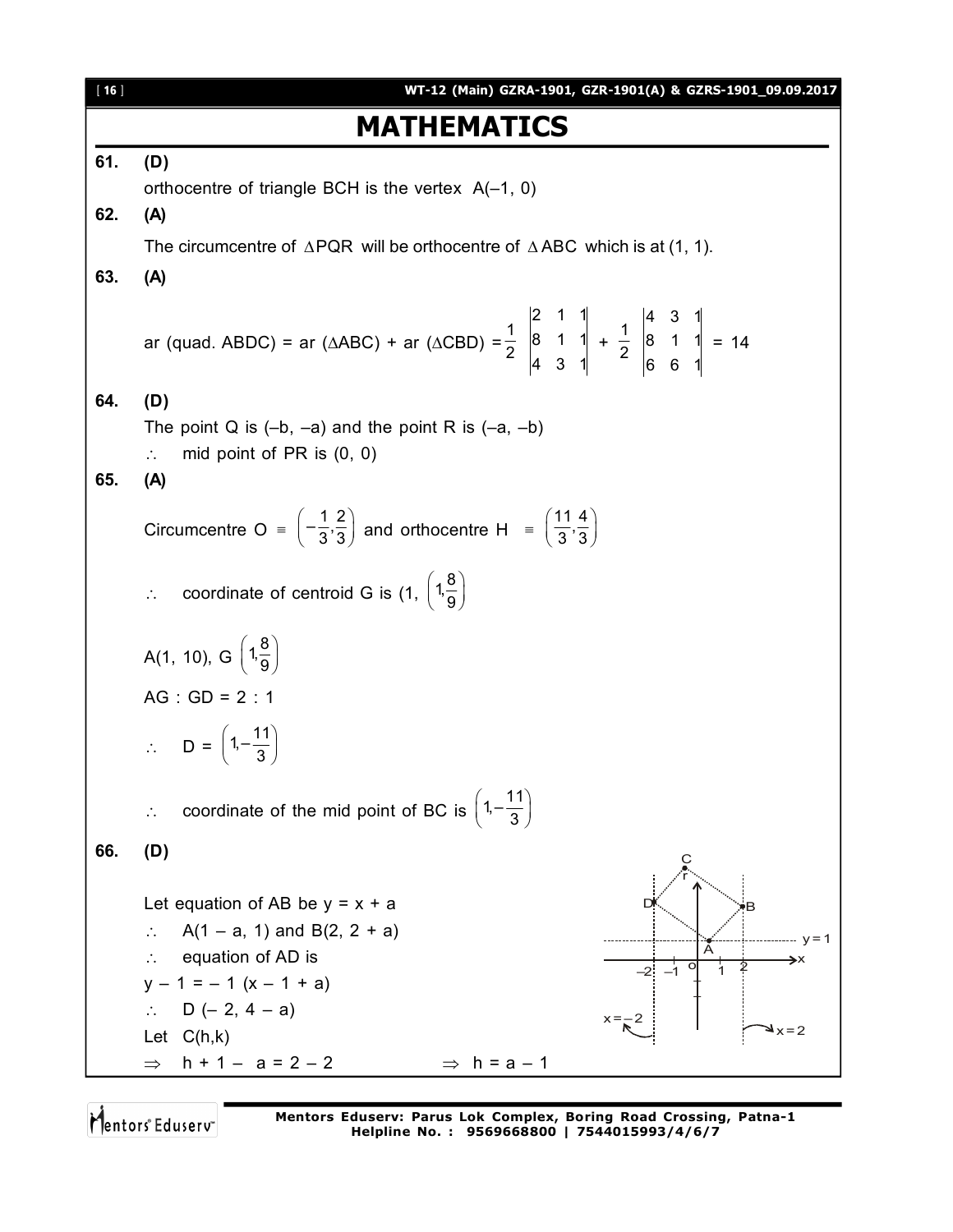|     | WT-12 (Main) GZRA-1901, GZR-1901(A) & GZRS-1901_09.09.2017<br>$[17]$                                                 |
|-----|----------------------------------------------------------------------------------------------------------------------|
|     | $k + 1 = 2 + a + 4 - a \Rightarrow k = 5$<br>and                                                                     |
|     | Locus of $C(h,k)$ is $y = 5$<br>$\therefore$                                                                         |
| 67. | (C)                                                                                                                  |
| 68. | (D)                                                                                                                  |
|     | $tan(180^\circ - \theta) = slope of AB = -3$                                                                         |
|     | $\tan \theta = 3$                                                                                                    |
|     | $\therefore \quad \frac{OC}{AC} = \tan \theta, \frac{OC}{BC} = \cot \theta$                                          |
|     |                                                                                                                      |
|     | $\Rightarrow \frac{BC}{AC} = \frac{\tan \theta}{\cot \theta} = \tan^2 \theta = 9$                                    |
| 69. | (A)                                                                                                                  |
|     | In an equilateral triangle the orthocentre and the centroid are the same. OPQ is the equilateral                     |
|     | triangle in which $OC \perp PQ$ .                                                                                    |
|     | Clearly, the point H which divides OC internally in the ratio 2:1 is the orthocentre.                                |
|     | Clearly, OC = $\frac{1}{\sqrt{2}}$ . So, OH = $\frac{2}{3} \times \frac{1}{\sqrt{2}}$                                |
|     | $\therefore H = \left(\frac{2}{3\sqrt{2}}\cos 45^\circ, \frac{2}{3\sqrt{2}}\sin 45^\circ\right)$<br>Ή                |
| 70. | (A)                                                                                                                  |
|     | P<br>Q                                                                                                               |
|     | $\begin{vmatrix} 1 & -2 & 3 \\ k & 3 & 1 \\ 4 & -k & 2 \end{vmatrix} = 0 \Rightarrow 1(6+k) - k(3k-4) + 4(-2-9) = 0$ |
|     |                                                                                                                      |
|     |                                                                                                                      |
|     | $-3k^2 + 5k - 38 = 0 \Rightarrow$ Discriminant < 0                                                                   |
|     | Thus no real value of k                                                                                              |
| 71. | (C)                                                                                                                  |
|     | As we know that diagonals of a square are perpendicular to each other.<br>Let the equation of other diagonal is      |
|     | $x + 7y = k$ .                                                                                                       |
|     | Also, passes through $(-4, 5)$ .                                                                                     |
|     | $-4 + 35 = k$<br>$\mathcal{L}$                                                                                       |
|     | $k = 31$<br>$\Rightarrow$<br>Required equation is $x + 7y - 31 = 0$                                                  |
| 72. | $\ddot{\cdot}$<br>(D)                                                                                                |
|     | Let the point be $P(h,h)$ . Given that, $PA = PB$                                                                    |
|     | $\Rightarrow \sqrt{(h-5)^2 + h^2} = \sqrt{h^2 + (h-3)^2}$                                                            |
|     | $\Rightarrow$ 4h = 16                                                                                                |
|     |                                                                                                                      |

**Mentors Eduserv: Parus Lok Complex, Boring Road Crossing, Patna-1 Helpline No. : 9569668800 | 7544015993/4/6/7**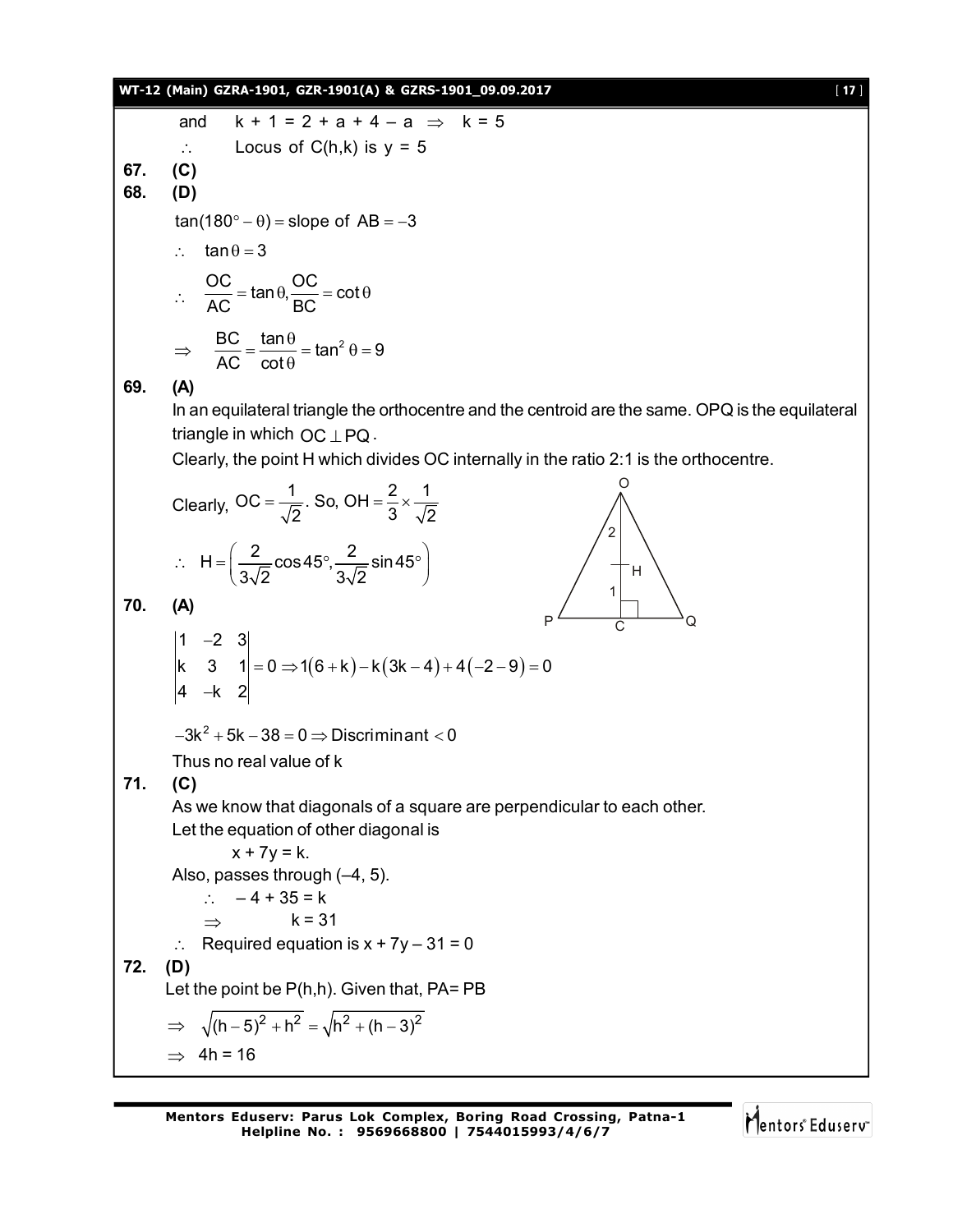[ **18** ] **WT-12 (Main) GZRA-1901, GZR-1901(A) & GZRS-1901\_09.09.2017**  $\Rightarrow$  h = 4 Coordinates of P be (4,4) **73. (C)** The given points are collinear, if Area of  $\Lambda = 0$  $\Rightarrow$ k  $2 - 2k$  1  $k + 1$  2k 1 = 0 4 - k 6 - 2k 1  $\overline{\phantom{0}}$  $-k + 1$  2k 1 = 0  $-4 - k$  6-2 Appling  $R_2 \rightarrow R_2 - R_1, R_3 \rightarrow R_3 - R_1$  $\Rightarrow$ k  $2 - 2k$  1  $2k + 1$  4k  $-2$  0  $= 0$ 4 - 2k 4 0 - $-2k+1$  4k  $-2$  0 = 0  $-4 - 2$  $\Rightarrow$  $2k + 1$  4k  $-2$  = 0  $4 - 2k$  4  $\begin{vmatrix} -2k+1 & 4k-2 \\ 4k-2 & 4k-2 \end{vmatrix} =$  $-4 - 2$  $\Rightarrow$  k= - 1 or k= 1/2, neglecting 1/2, as when k = 1/2, points are same. **74. (C)** Let the line  $3x + y - 9 = 0$  divides the line segment joining A(1,3) and B(2,7) in the ratio k: 1 at point C then the coordinates of C are  $\frac{2k+1}{1}$ ,  $\frac{7k+3}{1}$  $\left(\frac{2k+1}{k+1}, \frac{7k+3}{k+1}\right)$  $\therefore$  C lie on line 3x + y – 9 = 0, so it satisfies the equation of line.  $3\left(\frac{2k+1}{1}\right) + \left(\frac{7k+3}{1}\right) - 9 = 0$ k + 1  $\left(\begin{array}{c} k + 1 \end{array}\right)$  $\left(\frac{2k+1}{k+1}\right) + \left(\frac{7k+3}{k+1}\right) - 9 = 0$  :  $k = \frac{3}{4}$ 4  $=$ So, the required ratio is 3 : 4 (internally) **75. (B)** Let the pair of straight lines cut the x-axis at (x<sub>1</sub>, 0) and (x<sub>2</sub>, 0) and y-axis at (0, y<sub>1</sub>) and (0, y<sub>2</sub>)  $x^{2} + \alpha xy + 3y^{2} - 5x - 9y + \beta = 0$ Putting  $y = 0$ ,  $x^2 - 5x + \beta = 0$  $\mathcal{L}_{\bullet}$ 2  $(x_1 + x_2)^2 - 4x_1x_2$  $(x_2 - x_1)^2 = (x_1 + x_2)^2 - 4x_1x_2 = \left(\frac{5}{2}\right)^2 - 4\beta = 25 - 4\beta$  $(-x_1)^2 = (x_1 + x_2)^2 - 4x_1x_2 = \left(\frac{5}{1}\right)^2 - 4\beta = 25 - 4\beta$ Again putting  $x = 0$ ,  $3y^2 - 9y + \beta = 0$  $\mathcal{L}_{\bullet}$ 2  $(y_2 - y_1)^2 = \left(\frac{9}{2}\right)^2 - 4\frac{\beta}{2} = 9 - \frac{4\beta}{3}$ 3 3 3  $(-y_1)^2 = \left(\frac{9}{3}\right)^2 - 4\frac{\beta}{3} = 9 - \frac{4\beta}{3}$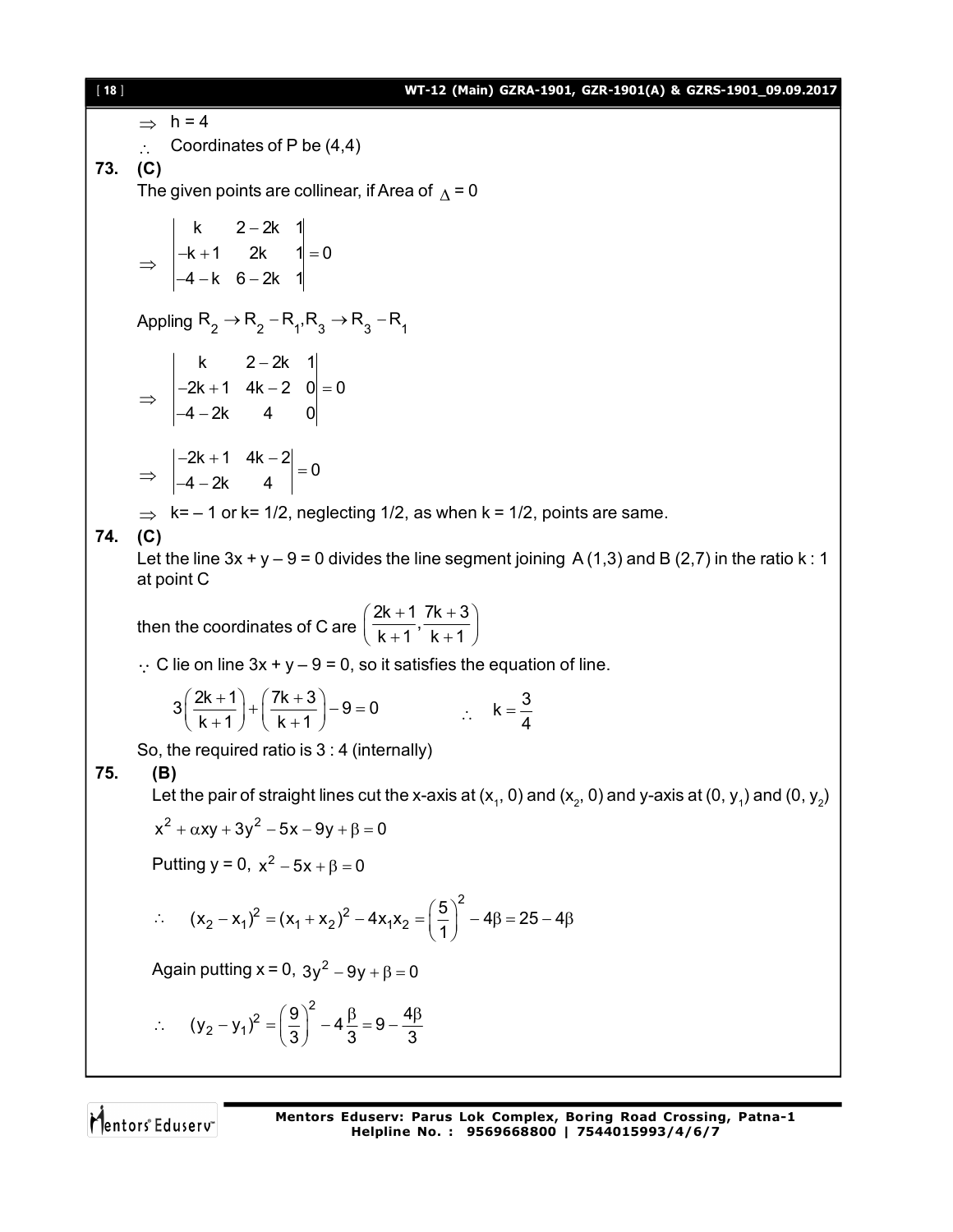| Now, $(x_2 - x_1)^2 = (y_2 - y_1)^2 \Rightarrow 25 - 4\beta = 9 - \frac{4\beta}{2} \Rightarrow \beta = 6$ .<br>Also, $\Delta = 0$ $\Rightarrow$ $3\beta + \frac{45}{4}\alpha - \frac{81}{4} - \frac{75}{4} - \frac{\beta \alpha^2}{4} = 0$ $\Rightarrow \alpha = \frac{7}{2}$ or 4<br>76.<br>(D)<br>Bisectors of the lines in both the cases will remain unchanged<br>Required equation is $\frac{x^2 - y^2}{1 - (-1)} = \frac{xy}{-p} \Rightarrow px^2 + 2xy - py^2 = 0$ .<br>$\mathcal{L}$<br>77.<br>(A)<br>This can happen, if three lines are real and distinct as well as angle between any two adjacent<br>sides is $\frac{2\pi}{3}$ .<br>$\Rightarrow$ f(m) = bm <sup>3</sup> + dm <sup>2</sup> + cm + a = 0 has 3 distinct real roots<br>and $\frac{m_1 - m_2}{1 + m_1 m_2} = \frac{m_2 - m_3}{1 + m_2 m_3} = \frac{m_3 - m_1}{1 + m_3 m_1} = \pm \sqrt{3} \implies 3 + m_1 m_2 + m_2 m_3 + m_3 m_1 = 0$<br>and $3bm^2 + 2dm + c = 0$ has roots $\alpha, \beta$ with $f(\alpha)f(\beta) < 0 \Rightarrow 3b + c = 0$ .<br>78.<br>(A)<br>For $\lambda = 0, \frac{x}{1} + \frac{y}{2} - 1 = 0$ and $\frac{x}{2} + \frac{y}{4} - 1 = 0$ are one pair of possible lines<br>$\frac{x}{1} + \frac{y}{4} = 1$ , $\frac{x}{2} + \frac{y}{3} = 1$ are the other pair of possible lines.<br>$\therefore$ 2 $\left(1-\frac{y}{3}\right)+\frac{y}{4}=1 \Rightarrow y=\frac{12}{5}$ ; x = $\frac{2}{5}$<br>Also $\left(\frac{2}{5} + \frac{4}{5} - 1\right)\left(\frac{1}{5} + \frac{3}{5} - 1\right) + \lambda \frac{2}{5} \cdot \frac{12}{5} = 0 \implies \lambda = \frac{1}{24}$<br>79.<br>(D)<br>Equation of the lines joining the origin to the points of intersection of the given curves is | WT-12 (Main) GZRA-1901, GZR-1901(A) & GZRS-1901_09.09.2017<br>[19]               |
|----------------------------------------------------------------------------------------------------------------------------------------------------------------------------------------------------------------------------------------------------------------------------------------------------------------------------------------------------------------------------------------------------------------------------------------------------------------------------------------------------------------------------------------------------------------------------------------------------------------------------------------------------------------------------------------------------------------------------------------------------------------------------------------------------------------------------------------------------------------------------------------------------------------------------------------------------------------------------------------------------------------------------------------------------------------------------------------------------------------------------------------------------------------------------------------------------------------------------------------------------------------------------------------------------------------------------------------------------------------------------------------------------------------------------------------------------------------------------------------------------------------------------------------------------------------------------------------------------------------------------------------------------------------------------------------------|----------------------------------------------------------------------------------|
|                                                                                                                                                                                                                                                                                                                                                                                                                                                                                                                                                                                                                                                                                                                                                                                                                                                                                                                                                                                                                                                                                                                                                                                                                                                                                                                                                                                                                                                                                                                                                                                                                                                                                              |                                                                                  |
|                                                                                                                                                                                                                                                                                                                                                                                                                                                                                                                                                                                                                                                                                                                                                                                                                                                                                                                                                                                                                                                                                                                                                                                                                                                                                                                                                                                                                                                                                                                                                                                                                                                                                              |                                                                                  |
|                                                                                                                                                                                                                                                                                                                                                                                                                                                                                                                                                                                                                                                                                                                                                                                                                                                                                                                                                                                                                                                                                                                                                                                                                                                                                                                                                                                                                                                                                                                                                                                                                                                                                              |                                                                                  |
|                                                                                                                                                                                                                                                                                                                                                                                                                                                                                                                                                                                                                                                                                                                                                                                                                                                                                                                                                                                                                                                                                                                                                                                                                                                                                                                                                                                                                                                                                                                                                                                                                                                                                              |                                                                                  |
|                                                                                                                                                                                                                                                                                                                                                                                                                                                                                                                                                                                                                                                                                                                                                                                                                                                                                                                                                                                                                                                                                                                                                                                                                                                                                                                                                                                                                                                                                                                                                                                                                                                                                              |                                                                                  |
|                                                                                                                                                                                                                                                                                                                                                                                                                                                                                                                                                                                                                                                                                                                                                                                                                                                                                                                                                                                                                                                                                                                                                                                                                                                                                                                                                                                                                                                                                                                                                                                                                                                                                              |                                                                                  |
|                                                                                                                                                                                                                                                                                                                                                                                                                                                                                                                                                                                                                                                                                                                                                                                                                                                                                                                                                                                                                                                                                                                                                                                                                                                                                                                                                                                                                                                                                                                                                                                                                                                                                              |                                                                                  |
|                                                                                                                                                                                                                                                                                                                                                                                                                                                                                                                                                                                                                                                                                                                                                                                                                                                                                                                                                                                                                                                                                                                                                                                                                                                                                                                                                                                                                                                                                                                                                                                                                                                                                              |                                                                                  |
|                                                                                                                                                                                                                                                                                                                                                                                                                                                                                                                                                                                                                                                                                                                                                                                                                                                                                                                                                                                                                                                                                                                                                                                                                                                                                                                                                                                                                                                                                                                                                                                                                                                                                              |                                                                                  |
|                                                                                                                                                                                                                                                                                                                                                                                                                                                                                                                                                                                                                                                                                                                                                                                                                                                                                                                                                                                                                                                                                                                                                                                                                                                                                                                                                                                                                                                                                                                                                                                                                                                                                              |                                                                                  |
|                                                                                                                                                                                                                                                                                                                                                                                                                                                                                                                                                                                                                                                                                                                                                                                                                                                                                                                                                                                                                                                                                                                                                                                                                                                                                                                                                                                                                                                                                                                                                                                                                                                                                              |                                                                                  |
|                                                                                                                                                                                                                                                                                                                                                                                                                                                                                                                                                                                                                                                                                                                                                                                                                                                                                                                                                                                                                                                                                                                                                                                                                                                                                                                                                                                                                                                                                                                                                                                                                                                                                              |                                                                                  |
|                                                                                                                                                                                                                                                                                                                                                                                                                                                                                                                                                                                                                                                                                                                                                                                                                                                                                                                                                                                                                                                                                                                                                                                                                                                                                                                                                                                                                                                                                                                                                                                                                                                                                              |                                                                                  |
|                                                                                                                                                                                                                                                                                                                                                                                                                                                                                                                                                                                                                                                                                                                                                                                                                                                                                                                                                                                                                                                                                                                                                                                                                                                                                                                                                                                                                                                                                                                                                                                                                                                                                              |                                                                                  |
|                                                                                                                                                                                                                                                                                                                                                                                                                                                                                                                                                                                                                                                                                                                                                                                                                                                                                                                                                                                                                                                                                                                                                                                                                                                                                                                                                                                                                                                                                                                                                                                                                                                                                              |                                                                                  |
|                                                                                                                                                                                                                                                                                                                                                                                                                                                                                                                                                                                                                                                                                                                                                                                                                                                                                                                                                                                                                                                                                                                                                                                                                                                                                                                                                                                                                                                                                                                                                                                                                                                                                              |                                                                                  |
|                                                                                                                                                                                                                                                                                                                                                                                                                                                                                                                                                                                                                                                                                                                                                                                                                                                                                                                                                                                                                                                                                                                                                                                                                                                                                                                                                                                                                                                                                                                                                                                                                                                                                              | $3x^{2} + pxy - 4x(y + 2x) + 1(y + 2x)^{2} = 0 \implies x^{2} - pxy - y^{2} = 0$ |
| which are perpendicular for all values of p.                                                                                                                                                                                                                                                                                                                                                                                                                                                                                                                                                                                                                                                                                                                                                                                                                                                                                                                                                                                                                                                                                                                                                                                                                                                                                                                                                                                                                                                                                                                                                                                                                                                 |                                                                                  |
| 80.<br>(D)                                                                                                                                                                                                                                                                                                                                                                                                                                                                                                                                                                                                                                                                                                                                                                                                                                                                                                                                                                                                                                                                                                                                                                                                                                                                                                                                                                                                                                                                                                                                                                                                                                                                                   |                                                                                  |
| Equation of lines joining the origin to the Points of intersection of given lines is                                                                                                                                                                                                                                                                                                                                                                                                                                                                                                                                                                                                                                                                                                                                                                                                                                                                                                                                                                                                                                                                                                                                                                                                                                                                                                                                                                                                                                                                                                                                                                                                         |                                                                                  |
| $3x^{2}$ + mxy – 4x(2x + y) + 1(2x + y) <sup>2</sup> = 0 $\Rightarrow$ - x <sup>2</sup> + (m – 4)xy + y <sup>2</sup> = 0<br>which are perpendicular for all value of m                                                                                                                                                                                                                                                                                                                                                                                                                                                                                                                                                                                                                                                                                                                                                                                                                                                                                                                                                                                                                                                                                                                                                                                                                                                                                                                                                                                                                                                                                                                       |                                                                                  |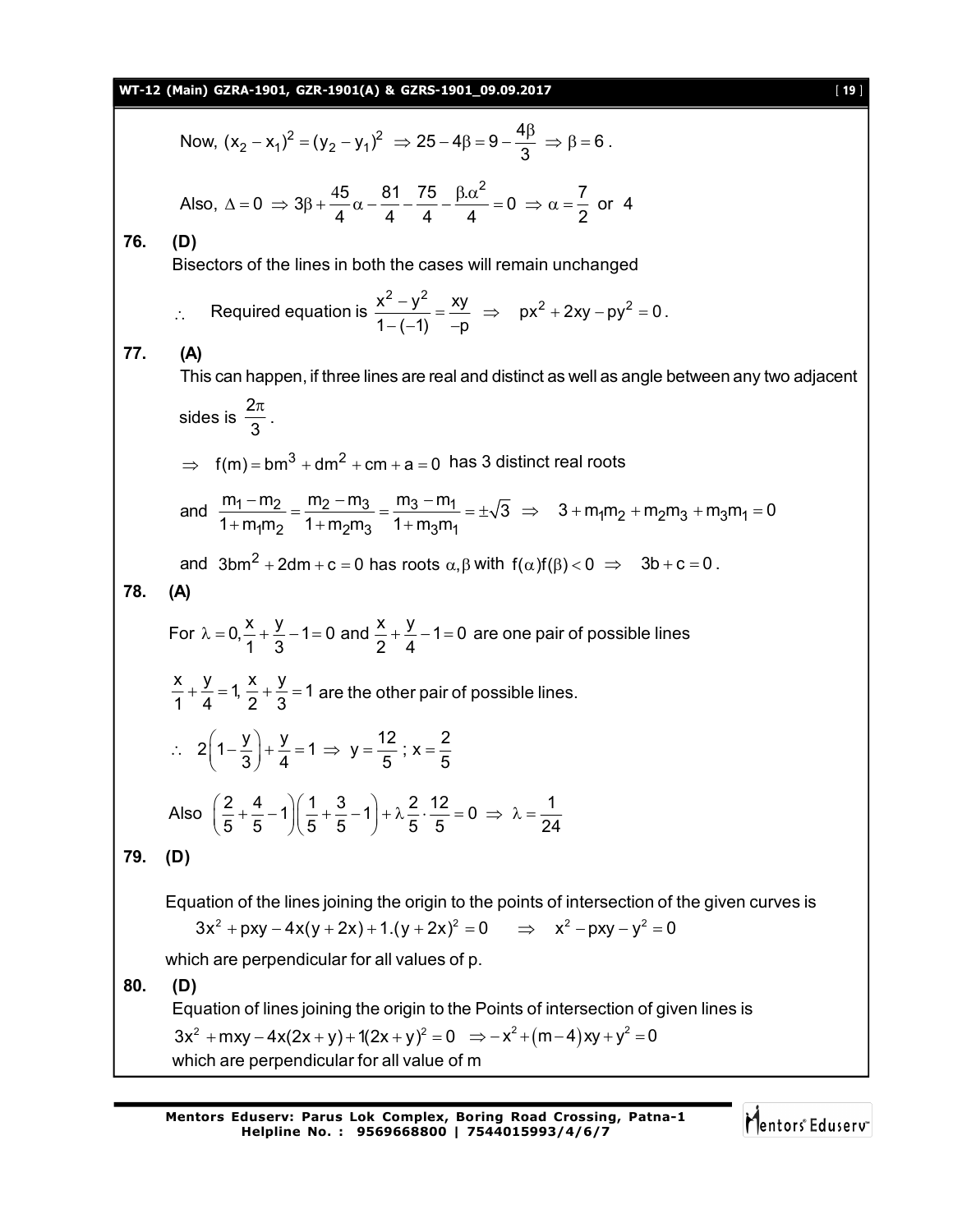| $[20]$ | WT-12 (Main) GZRA-1901, GZR-1901(A) & GZRS-1901_09.09.2017                                                                                    |
|--------|-----------------------------------------------------------------------------------------------------------------------------------------------|
| 81.    | (D)                                                                                                                                           |
|        | $\frac{a}{\sqrt{cb}}-2=\sqrt{\frac{b}{c}}+\sqrt{\frac{c}{b}} \Rightarrow a=b+c+2\sqrt{bc} \Rightarrow a=\left(\sqrt{b}+\sqrt{c}\right)^2$     |
|        |                                                                                                                                               |
|        | $\Rightarrow (\sqrt{a} - \sqrt{b} - \sqrt{c})(\sqrt{a} + \sqrt{b} + \sqrt{c}) = 0 \Rightarrow \sqrt{a} + \sqrt{b} + \sqrt{c} = 0$ (not valid) |
|        | $-\sqrt{a} + \sqrt{b} + \sqrt{c} = 0$                                                                                                         |
|        | hence $x = -1$ , $y = 1$                                                                                                                      |
| 82.    | (A)                                                                                                                                           |
|        | $L_1=0$                                                                                                                                       |
|        |                                                                                                                                               |
|        | $\cdot$ L <sub>2</sub> =0                                                                                                                     |
|        | $L_{3}=0$                                                                                                                                     |
|        | $3\theta = 180^{\circ} \Rightarrow \theta = 60^{\circ}$                                                                                       |
| 83.    | (D)                                                                                                                                           |
|        | Since points $AB = AC = 1$ and triangle is right angle at A. We have                                                                          |
|        | $\tan \alpha$ . $\tan \beta = -1$                                                                                                             |
|        | $\Rightarrow$ cos $(\alpha - \beta) = 0 \Rightarrow \alpha - \beta = \frac{\pi}{2}$                                                           |
| 84.    | (B)                                                                                                                                           |
|        | Take the co-ordinate axes along CA and CB.<br>Let $CA = a$ and $CB = b$ .                                                                     |
|        |                                                                                                                                               |
|        |                                                                                                                                               |
|        | Equation to $AB'$ is $\frac{x}{a} + \frac{y}{kh} = 1$<br>B                                                                                    |
|        |                                                                                                                                               |
|        | Equation to A'B is $\frac{x}{ka} + \frac{y}{b} = 1$<br>B'                                                                                     |
|        | P                                                                                                                                             |
|        | $\begin{bmatrix} \text{since} & \frac{\text{CA}'}{\text{CA}} = \frac{\text{CB}'}{\text{CB}} = \text{k}(\text{say}) \end{bmatrix}$             |
|        | $\boldsymbol{\mathsf{x}}$<br>С<br>Let $P = (\alpha, \beta)$ be the point of intersection                                                      |
|        | of AB' and A'B, then                                                                                                                          |
|        |                                                                                                                                               |
|        | $\alpha = \frac{k}{k+1}a,$ $\beta = \frac{k}{k+1}b$                                                                                           |
|        | : Locus of $(\alpha, \beta)$ is $\frac{x}{a} = \frac{y}{b}$                                                                                   |
|        |                                                                                                                                               |

Mentors<sup>®</sup> Eduserv<sup>®</sup>